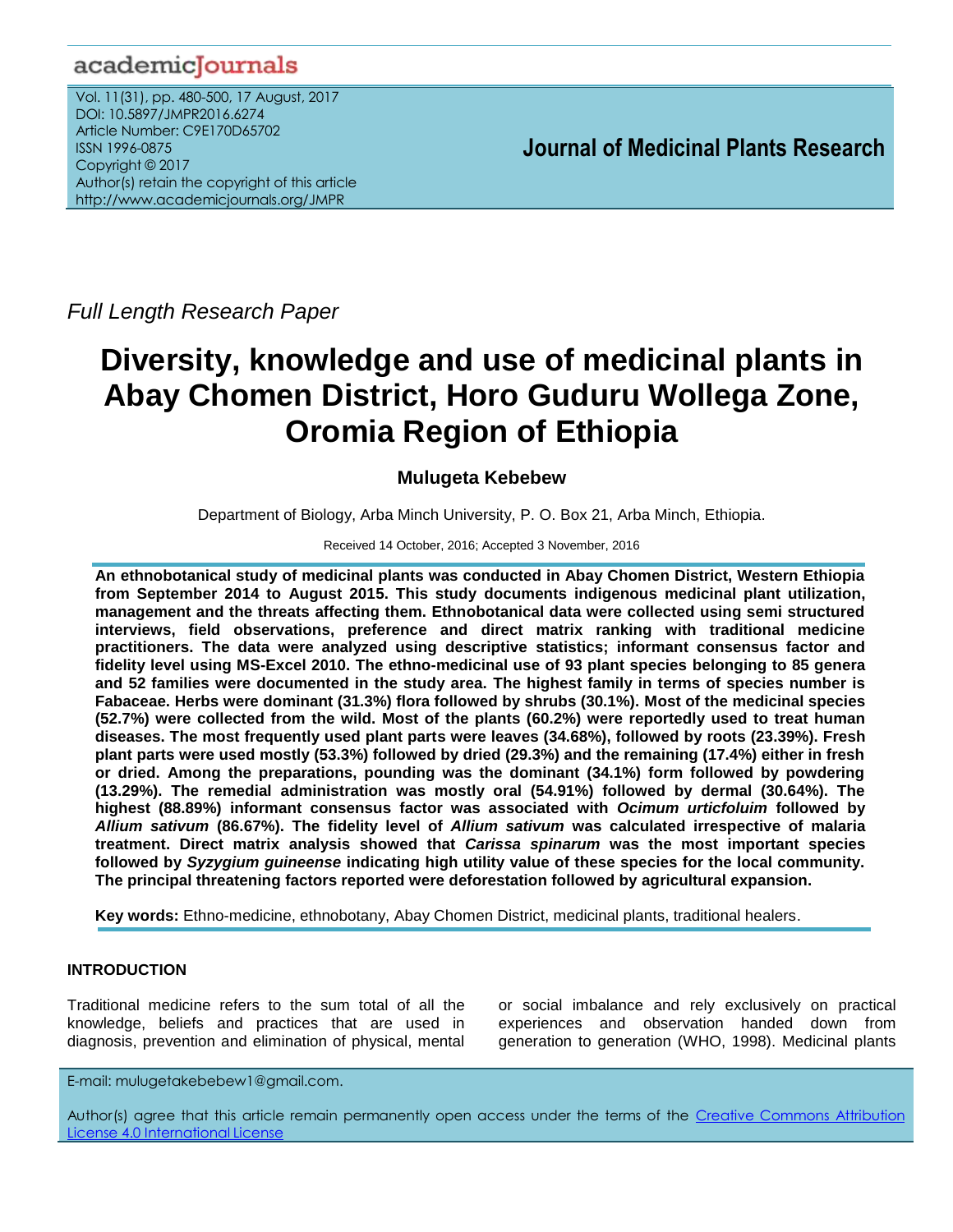have important contributions in the healthcare system of local communities as the main source of medicine for the majority of the rural population. Traditional medicine has remained as the most affordable and easily accessible source of treatment in the primary healthcare system of resource poor communities and the local therapy is the only means of medical treatment for such communities (Haile and Delenasaw, 2007). The World Health Organization (WHO) estimates that up to 85% of world population uses herbal medicines for prevention and treatment of diseases, and the demand is increasing in developed and developing countries.

Indigenous knowledge refers to the knowledge, rules, standards, skills and mental sets generated by and kept in custody of local people in a particular area (Quanash, 1998; Getnet et al., 2015). It is the result of many generations and long years of experiences, careful observations and trial and error experiments (Martin, 1995, Getnet et al., 2015). The ethnobotanical literature (Cunningham, 1996) underlines that both saving plant species and documenting and preserving indigenous knowledge associated with them are fundamental urgent concerns.

Ethiopia is endowed with a diverse biological resources including about 6, 500 species of higher plants, out of which more than 14% are said to have been used as traditional plant medicines to treat different human and livestock ailments, while more than 1,000 species have been documented at the Ethiopian National Herbarium database (Tesfaye, 2004; Getnet et al., 2015). Documenting traditional medicinal plants and the related traditional medical knowledge is important in order to facilitate the discovery of new sources of drugs and promote sustainable use of natural resources in Ethiopia.

The local people, as in other parts of Ethiopia depend on traditional medicine, which mostly relies on medicinal plants, to fulfill their healthcare needs as pointed out by Zegeye et al. (2011). Despite this fact, as far as it can be ascertained, there are no studies on ethno-medicinal plants, associated knowledge and the use in the Abay Choman District. However, this study provides sufficiently detailed information on the status of traditional botanical knowledge transfer from generation to generation based on age groups and educational levels as wells as on the ranking of most potential medicinal plants for specific disease treatment in the Abay Chomen District, Western Ethiopia. Hence, this study was framed with the aim of documenting the medicinal plants and the associated ethno-medicinal knowledge of people living in the study area.

#### **MATERIALS AND METHODS**

#### **Characteristic features of the study area**

Abay Chomen is one of the 180 district in the Oromia Region of Ethiopia. Today, this district is sub-divided into 31 Farmer Associations. Fincha'a is the capital town of the district, about

47 km from the zonal capital Shambu and 280 km from capital town of Oromia called Finfinne. The district has a latitude and longitude of [09°54′N](http://tools.wmflabs.org/geohack/geohack.php?pagename=Finicha%27a¶ms=09_54_N_37_27_E_) 37°27′E with an altitude ranging from 880 to 2,400 m above sea level. The mean annual temperature and rainfall are 22 to 27°C and 510 to 1530 mm, respectively. The National Census (2007) reported a total population of the district, 48,316, of whom 24,972 were men and 23,344 were women. A survey of the land in this district shows that 11.4% is arable or cultivable, 2.2% pasture, 1.4% forest, and the remaining 83.8% is considered mountainous and part of the Fincha'a Sugar Project. Niger seed, teff, maize, wheat, barley, bean, and root and tuber crops such as potato, ''Anchote'' and others are dominant crops grown in the area.

#### **Reconnaissance survey and study site selection**

A reconnaissance survey was conducted from September 2, 2014 to September 4, 2014. Before starting the ethnobotanical study, contacts were made with various offices (District administration, tourism and culture, agriculture and rural development, traditional healers' association and health affairs) to seek permission to carry out the study by informing them about the aims and significance of the study. In this way, full legal procedures were followed and the informed consent of interested participants was obtained. Six rural villages, namely, Fincha Sukuar Project, Sementegna Camp areas, Achane, Kolobo, Gengi Ketela, and Jare were selected for the study. Relative distance, community-forest interactions and altitudinal differences were the basic site selection criteria. Relative distance and community forest interaction were taken as criteria after collecting information from Kebele administrative offices and inhabitants of the area during the reconnaissance survey in order to compare the indigenous knowledge of the communities found nearest to the forest with those found relatively far away (reached after traveling for more than 30 km).

#### **Informant selection**

A total of 90 informants (70 males and 20 females) between the age of 18 and 80 were interviewed in this research. Purposive and random sampling techniques were employed to select traditional herbalists and general informants, respectively. The Traditional Association leaders, members of the tourism and culture office, elderly people and religious leaders helped to identify the key informants. In addition, the identified traditional practitioners and members who had earlier been treated by the healers also helped to identify other traditional experts. The general informants were randomly picked (from the list of inhabitants) during field and house visits (15 in each study site) by checking their names from the list of residents obtained from Kebele offices. All interviews were administered after obtaining voluntary consent of each informant and assuring them that the data will be used only for academic purposes.

#### **Data collection**

Ethnobotanical data collection was accomplished from September 2014 to August 2015 by living in close contact with the community in the study area, following standard methods (Martin, 1995; Cotton, 1996; Cunningham, 2001). Accordingly, semi-structured interviews, guided field walks, direct observations, market surveys and focus group discussions with key informants and other knowledgeable community members were applied and their knowledge on medicinal plants gathered. Interviews were held based on checklist of questions prepared beforehand in English language and simultaneously translated into Afan Oromo. Interviews focused to informant's demographic features including sex, age, marital status, occupation, religion, educational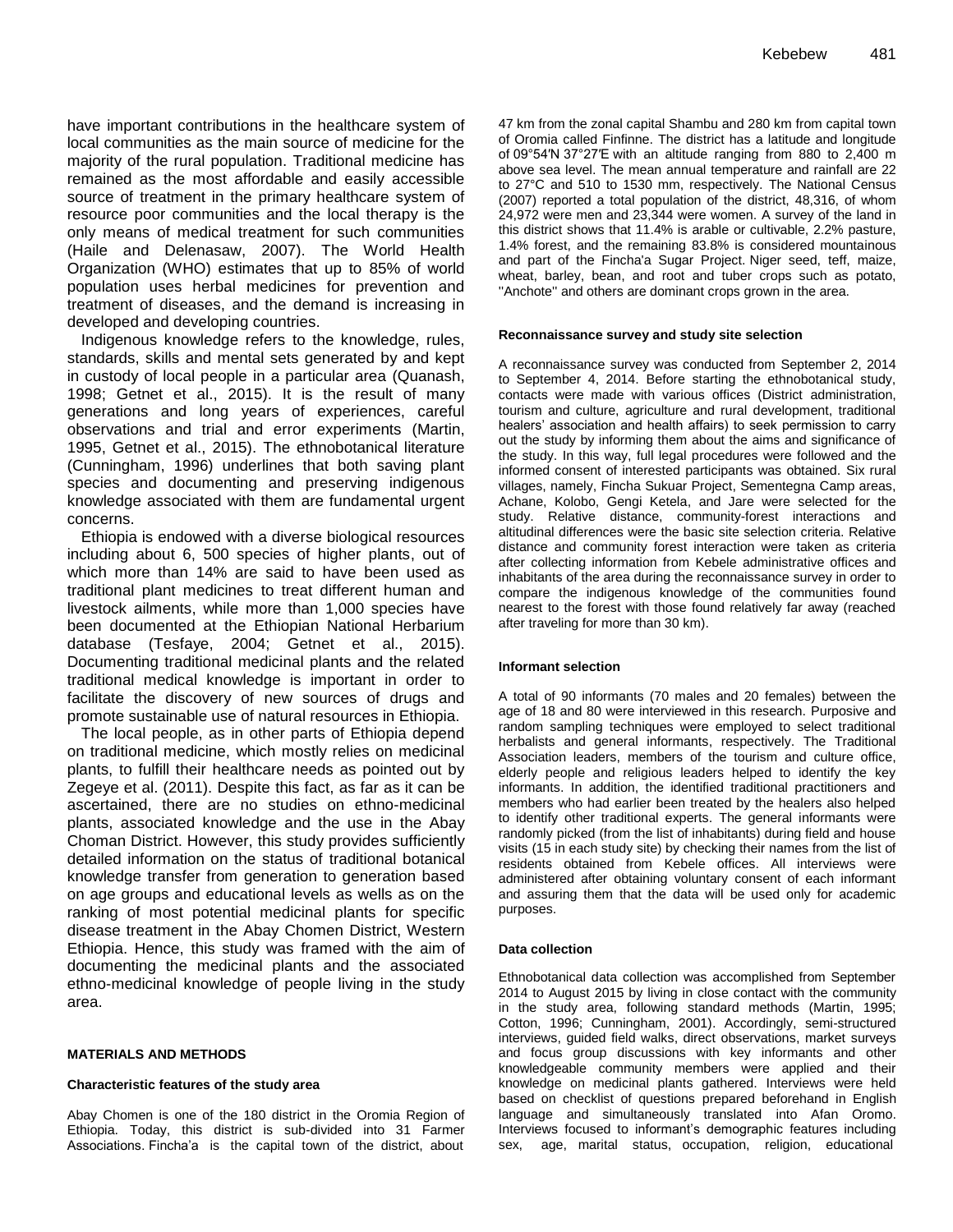background, and duration of time an informant lived in the study area, and indigenous ecological knowledge (traditional ways of classifying vegetation, plants, landscapes and the soils in the area). The major part of the interviews were focused on the local names of medicinal plants used, their habits and habitats, plant part/s used, remedy preparation methods, materials used during preparation, condition of preparation, additives/ingredients used during preparation and administration, dosages administered, and route of administration. Likewise, side effects of the medicine (if any), use of antidotes for adverse effects, the season, month, dates and time of collection and preparation of plant medicines, and market value were also included. Further, the distribution (status) of medicinal plants, the interaction of healers with the district administration, threats and major problems, conservation methods, source of knowledge and ways of transfer and number of years of service as traditional healer were also the major interview points targeted, following the methods used by previous investigators (Martin, 1995; Balick and Cox, 1996; Cotton, 1996).

The semi-structured interviews held with informants usually started at their sitting places and further broadened into field walk with interviewed informants in order to see the plants mentioned in their habitats and voucher collections following Martin (1995). This activity further helped to record growth habits of medicinal plants. Focus group discussions were done with traditional medicinal plant association members, other herbalists, monks and general informants to obtain additional information and to check the reliability. Informants were contacted two to three times and responses of an informant in harmony with each other were taken as relevant and used for data analysis. At times, the preparation methods of the medicinal plants were said to be secret and were not included during discussion. Most field observations were conducted with a single informant in order to keep the knowledge top-secret as this was what the healers in particular preferred. Some of the traditional healers were genuine herbalists, well-known by the local community and owned traditional home pharmacies derived from plant remedies. They were asked to demonstrate their work at their homes and in the field, which was recorded in order to check the consistency in knowledge and practice on the preparation of remedies and their effectiveness. The patients encountered at healers' homes were also asked about the traditional plant medicines they have used and their effectiveness when applied by healers.

#### **Plant collection and identification**

Voucher specimens were collected for each plant species during guided field walk with the informants. At times, the field activities included taking notes on plants and the associated indigenous knowledge with preliminary identification of the plants to family and sometimes to species levels. Photographic records were also taken in the field to capture the field sites, plants and other useful memories. The specimens were dried, deep-frozen, and determinations were made at the Ethiopian National Herbarium (ETH), Addis Ababa University, using taxonomic keys and descriptions given in the relevant volumes of the Flora of Ethiopia and Eritrea (Edwards et al., 1995; 1997; 2000; Hedberg and Edwards, 1989; 1995; Hedberg et al., 2003, 2004, 2006, 2009) and by visual comparison with authenticated herbarium specimens. Finally, the accuracy of identifications was confirmed by a senior plant taxonomist and the voucher specimens with labels were deposited at the ETH.

#### **Data analysis**

The ethnobotanical data were analyzed using Microsoft Office Excel spreadsheet (2010). The Excel ® was used to calculate sum,

percentages, tabulate and draw graphs. Ethnobotanical ranking and scoring methods such as preference and direct matrix rankings as well as pair-wise comparisons and informant consensuses were employed to distinguish priority species and to check consistency. Preference/priority ranking activities were employed on five most preferred and widely used medicinal plant species for the treatment of diarrhea and the most threatened medicinal plants. Direct matrix ranking was employed for the seven most utilized multi-purpose plant species and for the eight factors considered most threatening to medicinal plants. Pair-wise comparison was made on five of the most preferred and commonly used medicinal plants against gonorrhoea. To do this, the number of possible pairs was determined by applying the formula n(n-1)/2, where n is the number of medicinal plant species being compared. For all the aforementioned ethnobotanical ranking and scoring techniques, the same ten key informants who had long time practical experience in traditional plant medicine preparation, administration and collection were engaged. The strength of knowledge of the key informants was evident to the first author who witnessed the clarity of explanations and accuracy of actions. The overall procedures for these activities were conducted following standard ethnobotany texts (Martin, 1995; Balick and Cox, 1996; Cotton, 1996). Informant consensus factor (ICF) for different ailment categories was calculated to test agreements of the informants on medicinal plant knowledge of each category by using the formula ICF = NurNu/Nur-1, where nur is the number of uses reported in each category and Nu is the number of species reported in each category (Heinrich, 2000).

#### **Ethical consideration**

All data collections were done with special care on the base of the cultural view of the local communities in the study area. Informants were also informed that the objectives of the research were not for commercial purposes but for academic reasons. Since, ethnomedicinal indigenous knowledge is only obtained from traditional specialists within the community so any value that will obtain as a result of the research will benefit the community. According to ethno-biology code of ethics indigenous knowledge should be protected and a part of the value generated should be transferred back to the authors of the knowledge. Finally, informants accepted the idea and came to reached an agreement.

#### **RESULTS AND DISCUSSION**

#### **Indigenous knowledge on health concept**

In the study area, the local people call health ("Fayya" in Afan Oromo) which is taken as a special wealth provided by God ("Waaqayyo"). They believe or understand as ailments are the cause for health upset caused either with organisms ("ilbiisa") or can be sent from God as punishment ("Dheekkamsa Waaqayyoo") for wrong doings. They can also classify health problems, as those that can be treated and that cannot. For instance, the informants pointed that AIDs "dhibee baraa" and spiritual diseases "dhibee ayyanaa" are non-curable either traditionally or by modern treatment. From discussion made with elders several poems, proverbs and songs were recorded reflecting the values of health to the local people. To cite few of these: "Fayyan muka nyaata" meaning "healthy man does everything". "Dhibbi abbaan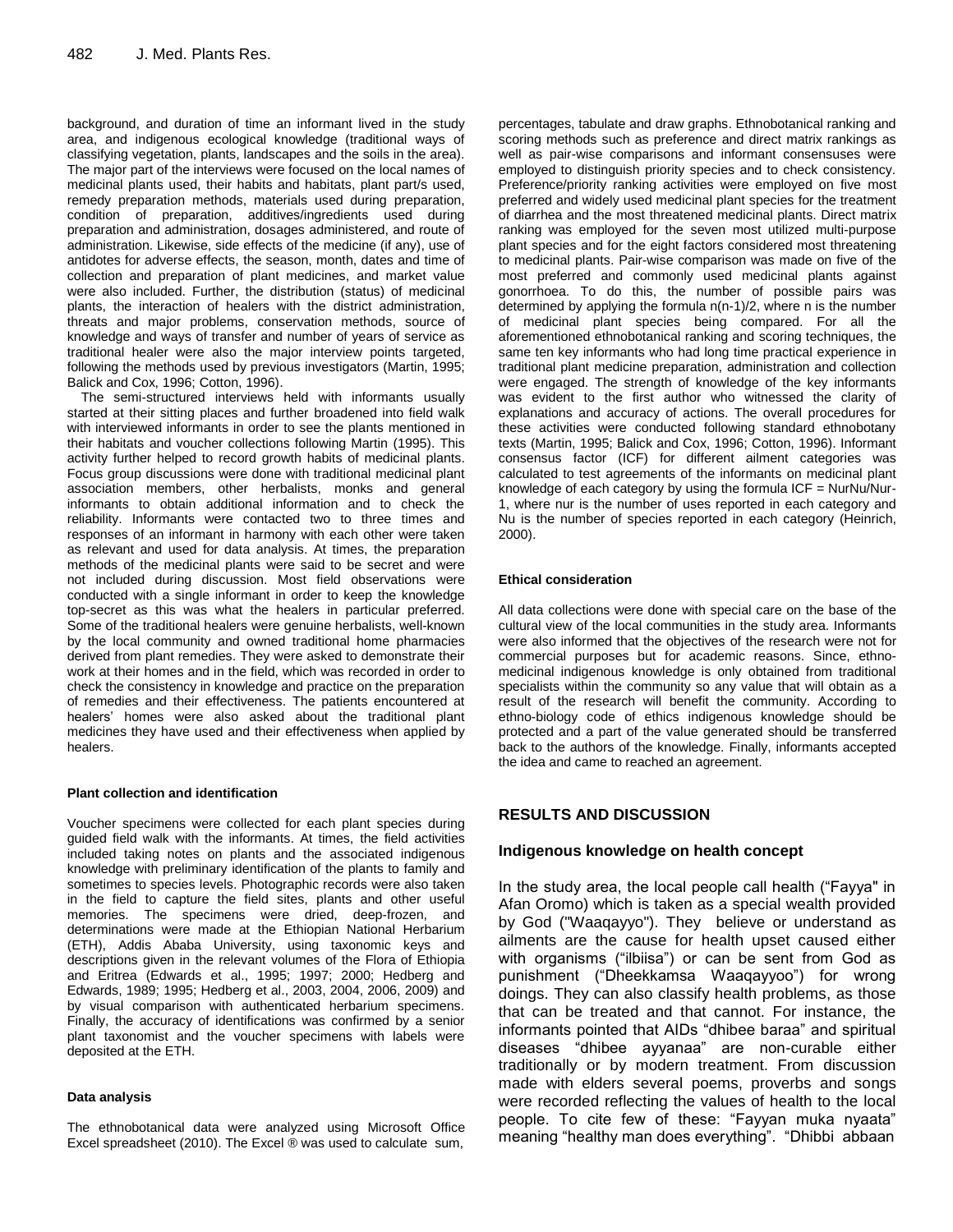hin beekne fayyaa dha" meaning "a great wealth and gift is health". "Fayya xaba seete qayyaan laga ceete" meaning "health needs special care". These proverbs indicate that, health is considered as a great asset, which is assumed as a life engine for any aspects of life in the area.

#### **Indigenous ecological knowledge of people in the study area**

The inhabitants of the study area are owners of rich ethnobotanical and ethno-ecological knowledge as demonstrated by their wide array of knowledge on environmental matters. They classified the land forms, vegetation and soil based on knowledge surviving from ancestral practices, now evident through their elaborate emic categorization systems.

#### *Use based land classification by indigenous people*

In the present study, it was found that indigenous people classify their land based on use. (i) Lafa dheeddicha meaning grazing land saved for cattle, calf, donkey, mule and horse for grazing, (ii) Lafa qonna, meaning agricultural land form that serves for cropping, (iii) Lafa bosonaa, meaning forestland secondary forestlands, where different plant species are found, which is the source of different wood and wood products, (iv) Gooda, refers to an extensive area that is not suitable for agriculture in most cases. It is left aside by the community for common grazing and browsing, (v) Lafa caffe, meaning marshland suitable for irrigation and grazing, (vi) Lafa manaa, meaning residential land where the community has settled, and (vi) Luugoo lagaa, meaning riverine banks where deep gorges or simple gorges are found and better vegetation exists along its course.

#### *Topographic land classification by indigenous people*

Indigenous people of the area classify their land also based on topographic landscape: (i) Gaara/Tullu, mountain area characterized with higher altitude and covered with vegetations, (ii) Tabba, land forms with smaller elevation (hills) compared to Tullu, on which agriculture, grazing and other practices can be performed, (iii) Goodaa, refers to an extensive field characterized with lower elevation area, left aside by the community for grazing and browsing. It is a plain around reverine areas, (iv) Dirree/Lafa ciisaa, plain on which settlement and agricultural activities are usually practiced, (v) Qilee/Bowwa, refers to gorges. This land form is mostly covered, shrubs and herbs, and rarely trees and climbers. It is used neither for agriculture nor

for grazing, and (vi) Katta, refers to land forms that are dominated by different size of rocks. It is mostly used for grazing.

## *Soil classification by indigenous people*

Indigenous people classify (name) soil based on color, texture and suitability for cropping. (1) Biyyoo diimillee, meaning clay soil, they call it biyyoo diimillee, because of its red color and poor fertility, (2) Biyyoo kootichaa, meaning black soil due to its color and with better fertility than other soil types, (3) Biyyoo cirrachaa, meaning sand soil sandy soils and silt soils resulting from deposition by erosion. This soil type is easily distinguished by its content of fine sand soil with silt, and is suitable to grow specific crop types, (4) Biyyoo walinii, meaning mixed soil type characterized by containing all the aforementioned three soil types, (5) Biyyoo Kosii, soil type containing high amount of organic materials drawn from household left wastes and animal excreta.

## *Vegetation classification by Indigenous people*

According to some informants from the study area, vegetation of the study area is classified based on dominating tree species and density of plants that cover the land. (a) Bosona, this type of vegetation is with densely populated plant species and composed of a range of larger trees, where many wild animals dwell, (b) Luugoo lagaa, refers to riverine forest. The range of plant species composition here varies based on the accessibility of plants existing there to both humans and livestock. In areas where the riverine is shallow deep, it is more densely populated with different species, while in areas where human and livestock interference exists the composition is less, and (c) Ciccita (Hurufa), open woody and shrub land with patches of trees, bushes, shrubs and herbaceous species, and (d) Caffee, marshy vegetation in marshy fields suitable for grazing.

## **Ethno-medicinal plant species used by people of the study area**

In this study, a total of 93 species of medicinal plants were gathered and documented from the study area. The species represented 85 genera and 52 families. Family Fabaceae was represented by 10 species followed by 7 species of Asteraceae and 6 species of Lamiaceae. Rutaceae and Solanaceae were represented by 4 species each; Cucurbitaceae, Euphorbiaceae and Moraceae were represented by three species each. Nine families were represented by 2 species each (Acanthaceae, Araceae, Boraginaceae, Myrsinaceae, Myrtaceae, Polygonaceae, Ranunculaceae, Rosaceae,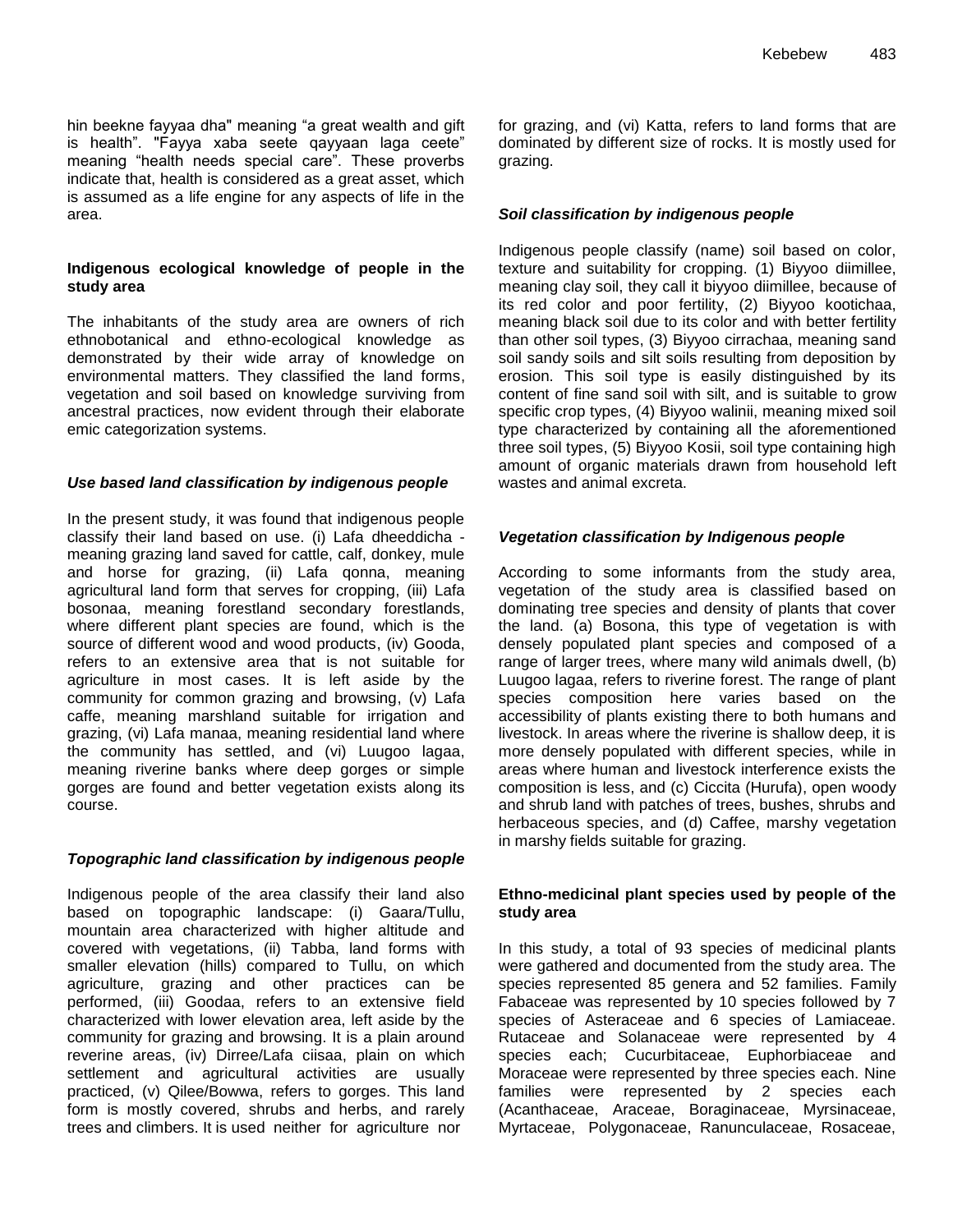and Verbenaceae), while the remaining families were represented by one species (Appendix 1). This result showed that Abay Chomen District is rich in medicinal plants as shown by the presence of 93 species exhibiting wide taxonomic diversity. This number of diverse taxonomic groups of medicinal plants and associated ethno-medicinal knowledge has been observed in different regional state of Ethiopia (Getnet et al., 2015; Meaza et al., 2015; Getaneh, 2016). The existence and utilization of such a large number of medicinal plants by people in the study area indicates that the majority of the people used indigenous medicinal practices to take care of medication problems. The study shows that the traditional healers of the study area were found to play great roles in the primary healthcare systems of the local people as they were treating resource poor people who had little access and could not afford the cost for modern medications.

## **Sources of medicinal plants**

Regarding the distribution of medicinal plants about 49 (52.7%) species were obtained from wild followed by 25 (26.9%) species and 19 (20.4%) species from home garden (cultivated and both cultivated and wild). This indicates that the practitioners depend on the wild source or the natural environment rather than home gardens to obtain the medicinal plants, and the activity of cultivating medicinal plants is very poor in the study area. It also indicates that the natural forest of the study area is being over exploited by traditional practitioners for its medicinal plants composition. This finding is similar to the general pattern seen in most medicinal inventories (Getnet et al., 2015; Meaza et al., 2015; Getaneh, 2016) where wild medicinal plants dominate. The local people cultivate some popular medicinal plants in their home garden for the purpose of medicine such as *Allium sativum*, *Schinus molle*, *Asparagus africanus, Lepidium sativum*, *Carica papaya, Ocimum lamifolium, Otostegia tomentosa, Rhamnus prinoides* and *Nicotiana tabacum*. This and field observation during data collection clearly confirmed that some traditional healers do not have interest to grow in their home garden some plant species that are used to treat specific ailments in order to keep the secret of their medicinal value. This means that most of the medicinal plants found in the home gardens are those also known to have other uses particularly as food.

## **Growth form of plants used for medicine**

The result of growth forms diversity analysis of medicinal plants reveals that herbs constitute the largest category (29 species, 31.3%) followed by shrubs (28 species, 30.1%). Trees amounted to (26 species, 27.9%). The others included climbers (7 species, 7.5%), epiphytes (2

species, 2.1%) and lianas (1 species, 1.1%). Herbs and shrubs make up the highest proportion (57 species, 61.3%) of the medicinal plant species. This could be related to the fact that these species exhibit high level of abundance and easy to obtain them. Relatively high number of herbs and shrubs for medicinal purpose were also previously reported in Ethiopia (Balcha, 2014; Getnet et al., 2015; Getaneh, 2016).

## **Medicinal plants and their main uses by the local people**

Among the reported medicinal plants of the area, some plants were found to treat different health problems affecting the health of both humans and livestock. Out of 93 medicinal plant species in this study, 56 species (60.2%) were noted to treat only human ailments while 20 species (21.5%) are used to treat livestock ailments. Seventeen species (18.3%) wer used to treat both livestock and human ailments. Informant consensus on these medicinal plants confirms their efficacy against some human and/or livestock ailments.

## **Parts of plants used for medicine**

From the total plant parts used for remedy preparation, the leaves and the roots were the most commonly used plant parts in the preparation of remedies accounting for 34.68% (43 species) and 23.39% (29 species) of the total medicinal plants, respectively and lower values for other parts used to treat various health problems (Figure 1). The fear of destruction of medicinal plants due to plant parts collected for the purpose of medicine is minimal as leaves were the leading plant parts sought in the area. Sets of works that were carried out previously elsewhere in Ethiopia also revealed that leaves followed by roots were the common plant parts used to treat various health problems (Mirutse and Gobana, 2003; Abiyu et al., 2014; Balcha, 2014). Herbal preparation that involves roots, rhizomes, bulbs, barks, stems or whole parts have effects on the survival of the mother plants but leaves generally have low impact on individual plants as compared to roots, rhizomes, bulbs, barks, stems or whole parts.

#### **Composition, condition and preparation methods of medicinal plants**

In the collection of data concerning the preparation of medicine, informants have reported various skills associated with herbal preparation. These include plant composition (whether single or combined), condition of plant material used (fresh or dry) and methods of preparation. The result showed that most remedies were prepared from single plant species (61.5%) and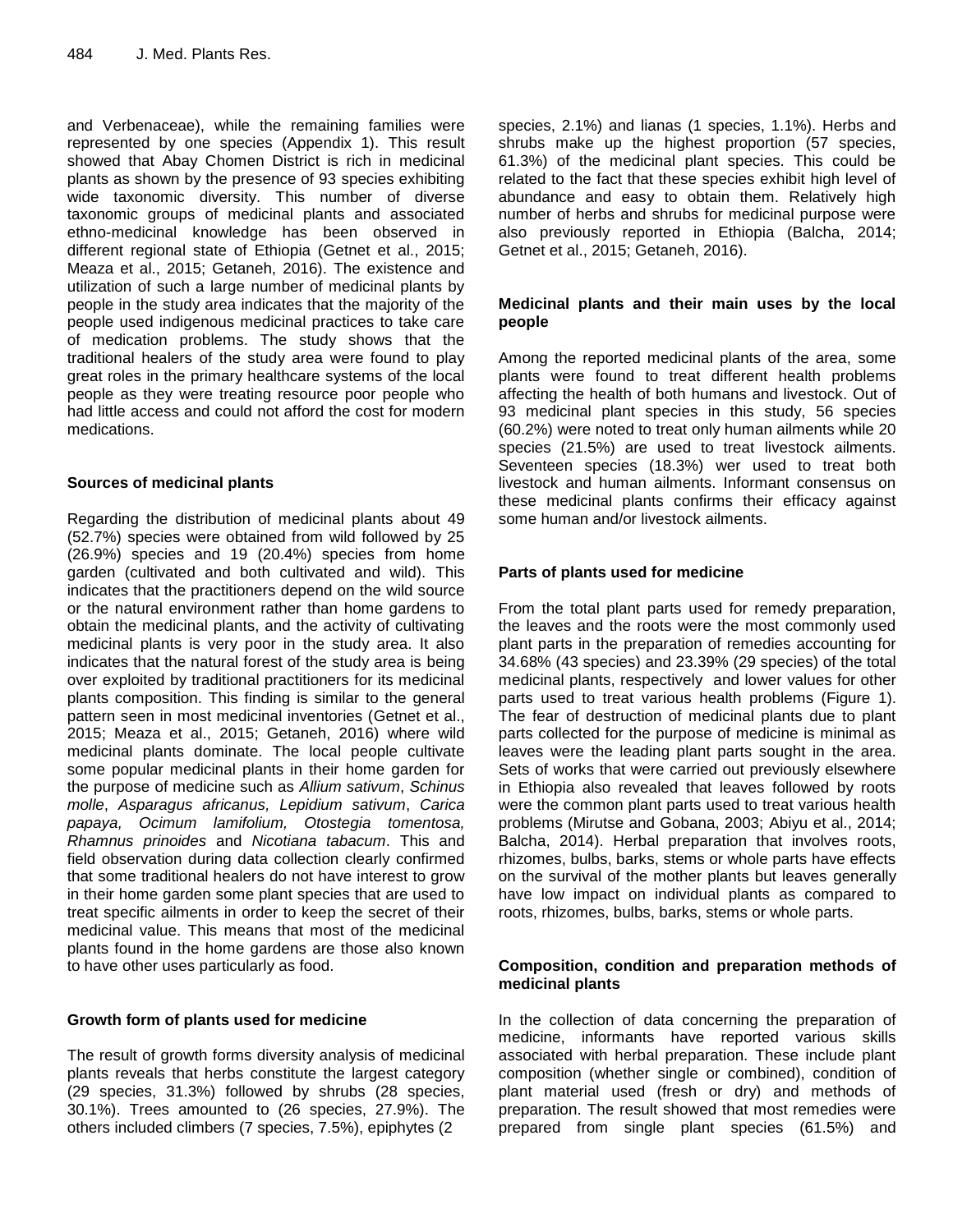

**Figure 1.** Parts of plants used for medicine preparations.

preparation from combined plant species was about 38.5%. Local people depend on both dry and fresh remedies. In this case, 98 preparations (53.3%) are in fresh form, 54 (29.3%) are dried and 32 (17.4%) are dried and fresh. The dependency of local people on fresh materials put the plants under serious threat than the dried form, as fresh materials are harvested directly and used soon with its extra deterioration with no chance of preservation, that is, not stored for later use. However, local people argue that fresh materials are effective in treatment as the contents are not lost before use compared to the dried forms. The livelihood of most traditional healers relies on fresh materials that have aggravated the decline of rare medicinal plants from the study area according to the informants. Traditional practitioners are collecting medicinal plants with less attention than would be preferred from viewpoint of conservation of plant resource. This finding is significantly similar from all the other findings from other regions of Ethiopia (Debela, 2001; Kebu et al., 2004; Abiyu et al., 2014). The local healers employed several methods of preparation of traditional medicines from plants. The result showed that most remedies were prepared from single plant (61.5%) and preparation from combined plant species was about 38.5%. The result is in agreement with the findings of Dawit (1986) and Debela (2001) in which the single plant preparation were reported to be high and disagrees with works of Mirutse (1999) and Bayafers (2000) in which the combined plant materials were reported to have high proportion in herbal preparation. The local people employ several methods of preparation of traditional medicines. The frequently used methods were pounding, powdering and smashing, respectively. Pounding 59 (34.1%), powdering 23 (13.3%) and smashing 22 (12.7%) are the three main methods of preparation of medicine (Figure 2). The preparation and application methods vary based on the type of disease treated and the actual site of the ailment. The majority of the preparations are made from mixture of different plant species with water and different additive substances like honey, sugar, butter, and salt and milk. These additive substances have different functions, that is, to reduce poisons, improve flavor and as antidotes during adverse effects such as vomiting and diarrhea. Dawit (1986) has also identified the additive substances in herbal remedy preparations with their possible benefits. It was also reported that some medicinal plants are mixed with food and drinks in such manner that, they change their flavor and simple to take. For instance, *Lepidium sativum* is added with a honey to improve its taste.

#### **Route of remedy administration and dosage determination**

There are various routes of administration of traditional medicinal plants prepared products by the local community. The major routes of administration in the study area are oral, dermal, nasal, anal and optical. Oral administration is the dominant route (54.91%), followed by dermal route (30.64%) (Figure 3). Both oral and dermal routes permit rapid physiological reaction of the prepared medicines with the pathogens and increase its curative power. This fact has been documented by different authors in the other part of Ethiopia (Abiyu et al., 2014; Balcha, 2014; Getnet et al., 2015). In addition, informants reported that there are related restrictions to enhance rapid physiological reaction and to increase its curative power of remedies. For example, a patient who takes remedy against tapeworm should not take any food six hours before and after administration of the medicine. People of the study area used various units of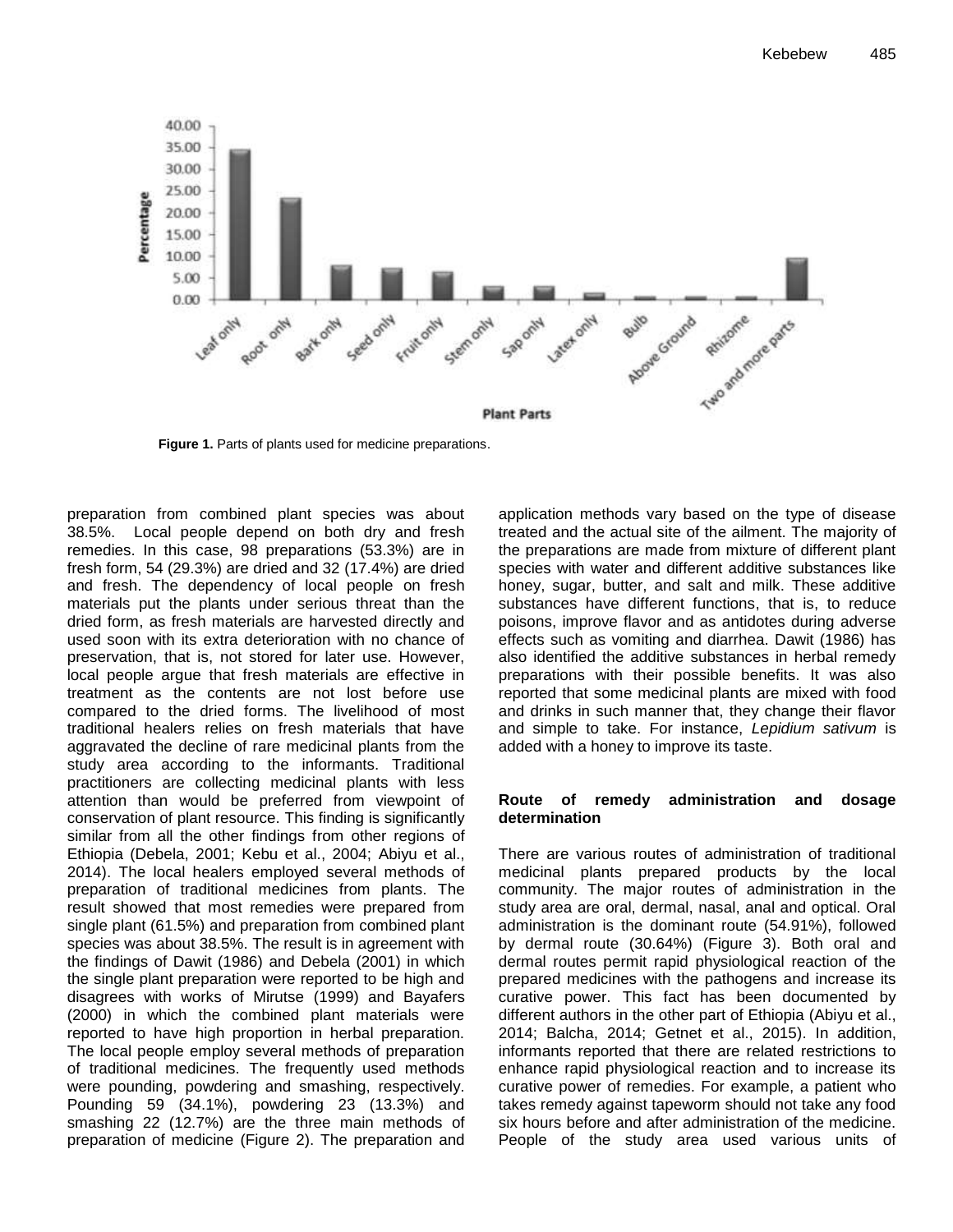



**Figure 3.** Mode of administration of the plant remedies

measurement and the duration of administration to determine the dosage. Local units such as finger length (e.g., for bark, root, stem), pinch (e.g., for powdered plant medicine) and numbers (e.g., for leaves, seeds, fruits, bulbs, rhizomes, flowers and latex) were used to estimate and fix the amount of medicine. Recovery from the disease, disappearance of the symptoms of the diseases, fading out of the disease sign and judgment of the healer to stop the treatment were some of the criteria used in determining duration in the administration of the dosage. However, from the interview made during the study, it was found that there was disagreement among the

healers concerning the dosage system used. For drops of example, some informants suggested that four or five the latex from *Euphorbia candelabrum* is used to treat Ascariasis or gonorrhea, while some suggested that only one drop is enough for the same problem. Still some others suggested that they apply the latex randomly without such measuring system. Although the full dose determination is varying from healer to healer, the dose given depends on age, physical strength and heath conditions. This finding significantly agrees with other findings from other regions of Ethiopia (Dawit and Ahadu, 1993; Abiyu et al., 2014). The healers never administer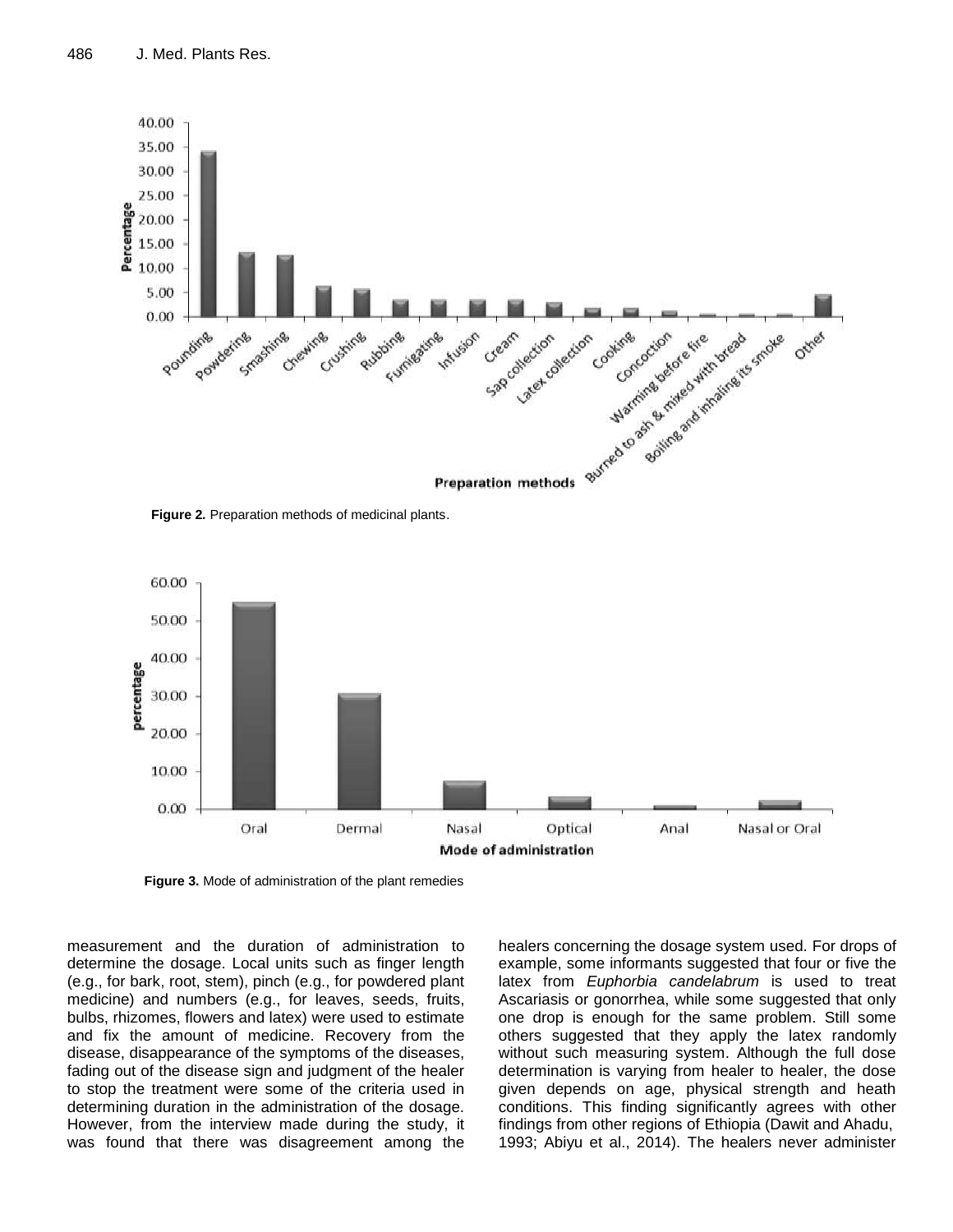| S/N | <b>Medicinal plants</b> | Use        | S/N | <b>Medicinal plants</b> | <b>Use</b>      |
|-----|-------------------------|------------|-----|-------------------------|-----------------|
|     | Allium sativum          | Spice      | 10  | Linumusitatissimum      | Food            |
| 2   | Artemisia abyssinica    | Aromatic   | 11  | Lipia javanica          | Aromatic        |
| 3   | Asparagus africanus     | Aromatic   | 12  | Nicotiana tabacum       | Stimulant       |
| 4   | Carica papaya           | Food       | 13  | Olea europaea           | Fumigation      |
| 5   | Citrus limon            | Food       | 14  | Otostegia tomentosa     | Aromatic        |
| 6   | Colocasia esculenta     | Food       | 15  | Plectranthus edulis     | Food            |
| 7   | Echinops kerebicho      | Fumigation | 16  | Rhamnus prinoides       | <b>Beverage</b> |
| 8   | Ficus sur               | Food       | 17  | Ricinus communis        | Smoothing       |
| 9   | Lepidium sativum        | Food       | 18  | Zingiber officinale     | Food            |

**Table 1.** Some medicinal plants which are found in market.

treatments that are taken internally to pregnant women.

#### **Marketed medicinal plants in the study area**

The medicinal plant material found being marketed in the open markets for medicinal purpose was *Nicotiana tabacum* in the treatment of livestock disease*.* In addition to this, some medicinal plants are sold in the market for other purposes and most of them are sold as food (Table 1). Selling medicinal plants in the market are not a common cultural activity in local markets of the study area. But medicinal plant like *Hagenia abyssinica* (dry flower) is sold in the market for its medicinal purpose. Some fresh collection of *Echinops kerebicho, Artemisia Abyssinica* and *Allium sativum* are also marketed in a local community for their fumigation, aromatic and spice value, respectively. These results are consistent with the findings of various ethnobotanical researches elsewhere in Ethiopia (Getnet et al., 2015).

#### **Informant consensus**

The results of the study showed that some medicinal plants are popular than the others, in view of that, *Ocimum urticfoluim* (Hancabbii adii) took the lead where it was cited by 80 informants for its medicinal value for treating fibril illness. *Allium sativum, Citrus limon* and *Echinops kerebicho* are cited by 78, 72 and 68 informants ranking 2nd, 3rd and  $4<sup>th</sup>$ , respectively (Table 2). The latter three species are used for treating a series of different health problems. The action of plant extracts on different health problems may explain the broad-spectrum nature of plants, while their action on a particular problem explains their narrow spectrum nature. Popularity of these medicinal plants according to key informants is due to their wide range of diseases they treat or due to the abundance of the plant in the area for easy access. The case of *Ocimum urticfoluim* and *Allium sativum* can be cited for their abundant distribution in the area. With this*,*  other medicinal plants mentioned by four or more, scoring

percentage greater than 50 and those frequently used ones for treatment of more than two ailments are given in Table 2.

#### **Preference ranking**

When there are different species prescribed for the same health problem, people show preference of one over the other. Preference ranking of 5 medicinal plants that were reported as effective for treating diarrhea was conducted after selecting 10 key informants. The informants were asked to compare the given medicinal plants based on their efficacy, and to give the highest number (5) for the medicinal plant which they thought most effective in treating diarrhea and the lowest number (1) for the least effective plant in treating diarrhea. Preference ranking for seven medicinal plants used to treat gonorrhoea (Table 3) shown that *Lepidium sativum* ranked first and hence is the most effective medicinal plant to cure diarrhea. The second and third most preferred medicinal plants against this disease are *Thalictrum rhynchocarpum* and *Amaranthus caudatus*, while the least preferred species compared to the other five species are *Phragmanlhera macrosolen* and *Amorphophallus abyssinicus* according to informants.

#### **Paired comparison**

For medicinal plants that were identified by the informants to be used in treating gonorrhea, a paired comparison was made among five of them using ten informants to know their rank (Table 4). *Carissa spinarum, Phytolacca dodecandra, Justica schimperiana*  and Flacourtia indica were ranked 1st, 2nd, 3rd and 4<sup>th</sup>, respectively*. Euphorbia condelabrum* are less preferred and less efficacious compared to the other four species.

#### **Direct matrix ranking**

In this study, a number of medicinal plants were found to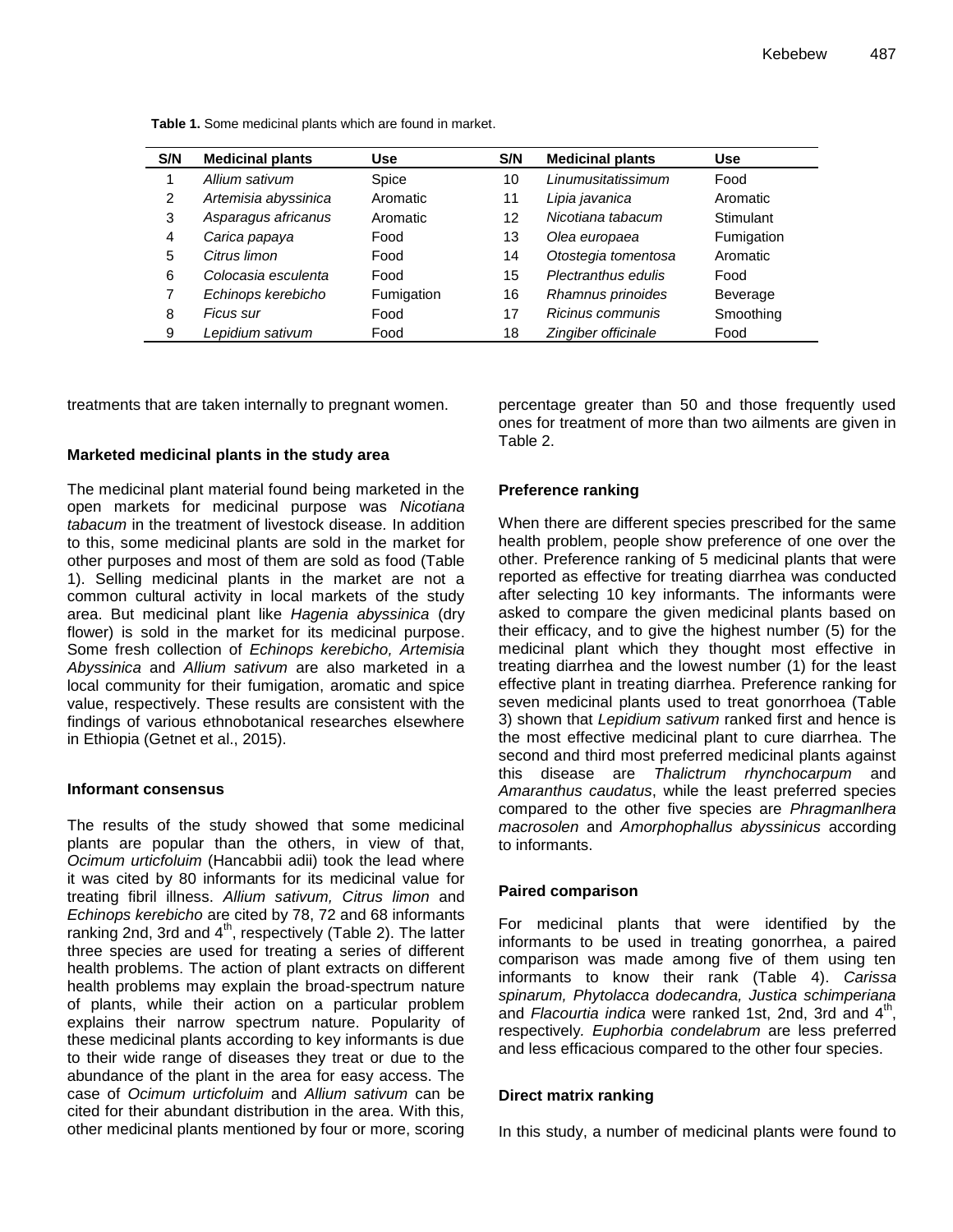| <b>Scientific name</b> | No. of informants | Total (%) |
|------------------------|-------------------|-----------|
| Ocimum urticifolium    | 80                | 88.89     |
| Allium sativum         | 78                | 86.67     |
| Citrus limon           | 72                | 80.00     |
| Echinops kerebicho     | 68                | 75.56     |
| Nicotiana tabacum      | 61                | 67.78     |
| Ruta chalepensis       | 50                | 55.56     |
| Ricinus communis       | 43                | 47.78     |
| Lepidium sativum       | 41                | 45.56     |
| Croton macrostachyus   | 39                | 43.33     |
| Rhamnu sprinoides      | 38                | 42.22     |
| Otostegia tomentosa    | 36                | 40.00     |
| Carica papaya          | 35                | 38.89     |
| Asparagus africanus    | 34                | 37.78     |
| Eucalyptus globulus    | 34                | 37.78     |
| Ocimum lamifolium      | 34                | 37.78     |

**Table 2.** The top 15 medicinal plants and the corresponding informants.

**Table 3.** Preference ranking of medicinal plants used to treat Diarrhea.

|                            | Informants labeled R1 to R10 |    |                |              |                |                |    |    |    |            |                    |      |  |
|----------------------------|------------------------------|----|----------------|--------------|----------------|----------------|----|----|----|------------|--------------------|------|--|
| <b>Medicinal plants</b>    | R1                           | R2 | R <sub>3</sub> | R4           | R <sub>5</sub> | R <sub>6</sub> | R7 | R8 | R9 | <b>R10</b> | <b>Total score</b> | Rank |  |
| Amaranthus caudatus        |                              |    | $\mathbf{b}$   |              | 4              |                |    |    |    |            | 28                 | 3    |  |
| Amorphophallus abyssinicus |                              |    |                |              |                | 4              | 5  |    |    |            | 24                 | 5    |  |
| Lepidium sativum           |                              | 5  |                | 4            | 2              | 5              | 4  |    |    | 5          | 40                 |      |  |
| Phragmanlhera macrosolen   |                              |    | 4              |              | 5              | 3              |    | ٠h |    |            | 26                 |      |  |
| Thalictrum rhynchocarpum   | Δ                            |    |                | $\mathbf{b}$ | 3              |                |    |    | :5 | 4          | 32                 |      |  |

**Table 4.** Paired comparisons of six medicinal plants used to treat gonorrhea.

|                         | Informants labeled R1 to R10 |    |    |              |    |                |    |    |                |            |                    |      |  |
|-------------------------|------------------------------|----|----|--------------|----|----------------|----|----|----------------|------------|--------------------|------|--|
| <b>Medicinal plants</b> | R <sub>1</sub>               | R2 | R3 | R4           | R5 | R <sub>6</sub> | R7 | R8 | R <sub>9</sub> | <b>R10</b> | <b>Total score</b> | Rank |  |
| Justica schimperiana    |                              |    | G  |              | 4  |                |    |    | b              |            |                    |      |  |
| Carissa spinarum        | 4                            | b. | 4  | $\mathbf{b}$ | 5  | $\mathbf{D}$   |    | 4  | 4              | :          | 44                 |      |  |
| Euphorbia condelabrum   |                              |    |    |              |    | 4              |    |    |                |            |                    | 5    |  |
| Flacourtia indica       |                              |    |    |              |    |                | Δ  |    |                |            | 20                 | 4    |  |

be multipurpose species being utilized for a variety of uses. The common uses include medicinal, fodder, food, firewood, construction, charcoal, fencing and furniture making. Seven commonly reported multipurpose species and eight use-categories were involved in direct matrix ranking exercise in order to evaluate their relative importance to the local people and the extent of the existing threats related to their use values (Table 5). The results show that the local people harvest seven multipurpose species mainly for firewood, fencing, medicine, charcoal, construction and furniture with the rank of 1st, 2nd, 3rd, 4th, 5th, 6th and  $7<sup>th</sup>$ , respectively. Thus, the long-term survival of the top-ranked species are under question, as the daily demand of the local society is usual and continuous with lesser rate of replantation, except for *Eucalyptus globulus*. This is evidenced by the high rate of loss of *Carissa spinarum, Syzygium guineense* and *Croton macrostachyus* in the area.

#### **Fidelity level index**

Confirmation or consensus could not be taken as a single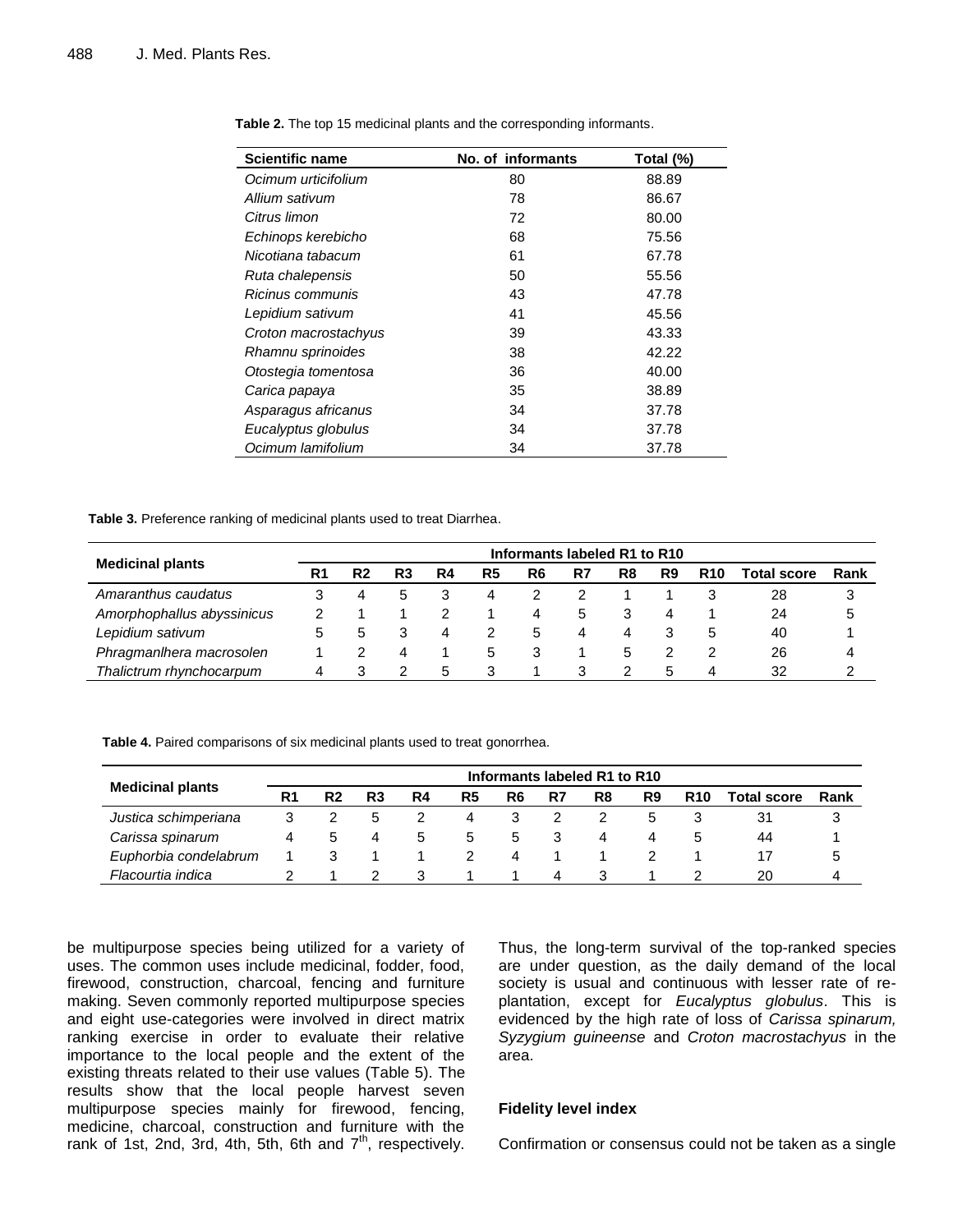|                                 | Multiple use of medicinal plants |        |                     |                  |      |                 |                |                 |                    |      |  |  |  |  |
|---------------------------------|----------------------------------|--------|---------------------|------------------|------|-----------------|----------------|-----------------|--------------------|------|--|--|--|--|
| <b>Medicinal plants species</b> | Fire wood                        | Forage | <b>Construction</b> | <b>Furniture</b> | Food | <b>Charcoal</b> | <b>Fencing</b> | <b>Medicine</b> | <b>Total score</b> | Rank |  |  |  |  |
| Acacia abyssinica               |                                  |        |                     |                  |      |                 |                |                 | 28                 | 6    |  |  |  |  |
| Cordia africana                 |                                  |        |                     |                  |      |                 |                |                 | 29                 |      |  |  |  |  |
| Carissa spinarum                |                                  |        |                     |                  |      |                 |                |                 | 40                 |      |  |  |  |  |
| Croton macrostachyus            | 6                                |        |                     |                  |      | 6               | 6              |                 | 33                 |      |  |  |  |  |
| Eucalyptus globulus             |                                  |        |                     |                  |      |                 |                |                 | 31                 |      |  |  |  |  |
| Syzygium guineense              |                                  |        | G                   |                  |      |                 |                |                 | 35                 |      |  |  |  |  |
| Olea europaea                   |                                  |        |                     |                  |      |                 |                |                 | 18                 |      |  |  |  |  |

**Table 5.** Direct matrix ranking for multiple uses of medicinal plants.

measure of the potential efficacy of any medicinal plant in fidelity level index. Thus, efficacy is not the only factor that influences the informant choice but abundance of a given plant and prevalence of disease in the area can affect informants choices. As malaria is one of the frequently reported diseases in low land areas (Fincha Sukuar project and Sementegna camp area) and less frequent in high land areas (Achane, Kolobo, Gengi Ketela and Jare). Different number of informants from the two areas for malaria case reported the use of *Allium sativum* as a remedy.

The fidelity level index was calculated for *Allium sativum* for the two ecological areas. A total of 13, 17 specific and general use for *Allium sativum*  were reported by informants from Achane, Kolobo, Gengi Ketela and Jare. While 17, 18 specific and general uses for *Allium sativum* were reported by informants from Fincha Sukuar project and Sementegna camp area. Use reports of informants from Achane, Kolobo, Gengi Ketela and Jare were compared with informants from Fincha Sukuar project and Sementegna camp area to assess the fidelity level of *Allium sativum (*FL=IP/IU*).* From the comparison, it was found that the fidelity level of *Allium sativum* for malaria treatment by Achane, Kolobo, Gengi Ketela and

Jare informants was 76.4%, while for Fincha Sukuar project and Sementegna camp area was 94.4%. Thus, the medicinal value of *Allium sativum* is high in Kola areas compared to Woinadega zones.

#### **Indigenous medicinal plant knowledge development and sharing**

Traditional knowledge of medicinal plants in most cases is passed along the family line from parents and other intimates, especially gifted family members (which they described as "Harki isa kan hojeetu", meaning one whose hands are skillful and effectual). Some of the traditional knowledge is generated through the community by listening and practicing while some copied secretly and systematically by following and observing the knowledgeable individuals at times of medicinal plant collection and preparation. Others develop and transfer their medicinal plant knowledge to generations by following up healers after seeking treatment of their family members. In very few cases, individuals developed their medicinal plant knowledge upon careful observation of domestic carnivores, especially the cat, which immediately

consumes medicinal plant parts upon preying on poisonous snakes, scorpions and spiders. One healer reported his discovery in this way of *Vernonia adoensis* for the treatment of snake poison. Medicinal plant experts have developed some traditional medicinal plant knowledge from observations of animal feeding to know the plants that are never consumed, which hints at plants not for internal use to ensure safety of the vital organs but rather used for the treatment of dermal ailments such as wounds because of their possible toxic nature. Furthermore, experienced medicinal plant experts create new medicinal knowledge by relating the plant odour with previously known medicinal plants. Some healers were seen recording ethno-medicinal knowledge in small notebooks during fieldwork, which may testify their curiosity and keenness to develop and transfer indigenous knowledge to the next generation.

#### **Threats to medicinal plants and conservation practices**

In Abay Chomen District, various factors that were considered as main threats for medicinal plants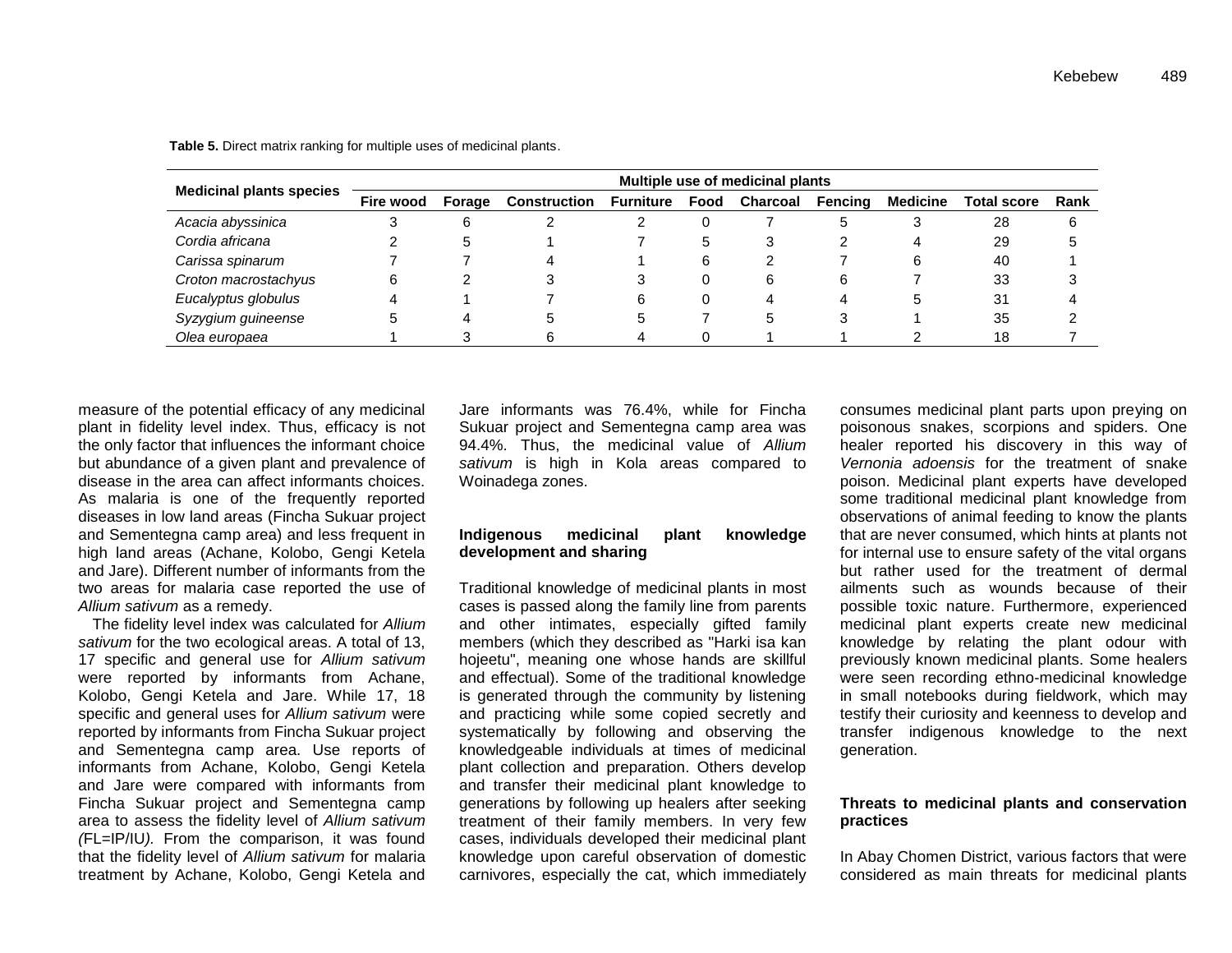| <b>Factors</b>           | R1 | R <sub>2</sub> | R3 | R4 | <b>Respondents</b><br>R <sub>5</sub><br>R <sub>7</sub><br>R8<br>R <sub>9</sub><br>R <sub>6</sub><br>6<br>8<br>8<br>8<br>6<br>8<br>6<br>8<br>8<br>6<br>6<br>6<br>5<br>5<br>5<br>5<br>5<br>4<br>5<br>3<br>4<br>4<br>4<br>4<br>3<br>2<br>3<br>2<br>3<br>4<br>3<br>2<br>3<br>າ<br>າ | <b>R10</b> | Total score | Rank |    |   |
|--------------------------|----|----------------|----|----|---------------------------------------------------------------------------------------------------------------------------------------------------------------------------------------------------------------------------------------------------------------------------------|------------|-------------|------|----|---|
| Deforestation            | 8  |                | 8  |    |                                                                                                                                                                                                                                                                                 |            |             | 8    | 75 |   |
| Agricultural expansion   | 6  | 8              |    |    |                                                                                                                                                                                                                                                                                 |            |             |      | 71 | ⌒ |
| Overgrazing and browsing |    | 5              | 5  |    |                                                                                                                                                                                                                                                                                 |            |             | 6    | 62 | 3 |
| Charcoal and firewood    | 4  | 6              | 6  |    |                                                                                                                                                                                                                                                                                 |            |             | 5    | 50 | 4 |
| Construction material    | 5  | 4              | 3  |    |                                                                                                                                                                                                                                                                                 |            |             | 4    | 40 | 5 |
| Extended dry time        | າ  | 3              | 4  |    |                                                                                                                                                                                                                                                                                 |            |             | 3    | 29 | 6 |
| Fire                     |    | າ              | っ  |    |                                                                                                                                                                                                                                                                                 |            |             | ົ    | 23 |   |
| Medicinal plant trade    |    |                |    |    |                                                                                                                                                                                                                                                                                 |            |             |      | 10 | 8 |

were recorded by interviewing the informants. The major factors claimed were deforestation (1), agricultural expansion (2), overgrazing and browsing (3), trading charcoal and firewood (4), construction material (5), drought (6), fire (7) and medicinal plant trade (8) (Table 6). These results are consistent with the findings of various ethnobotanical researches elsewhere in Ethiopia, such as that of Balemie et al. (2004), Ermias et al. (2008) and Getnet et al. (2015) indicates some similar investigation. The effort to conserve medicinal plants in the district was observed to be very poor. Some traditional practitioners have started to conserve medicinal plants by cultivating at home gardens, though the effort was minimal. Traditional beliefs in the area also have their own unintentional role in conservation and sustainable utilization of medicinal plants. However, giving conservation priority for identified threatened medicinal plants, promoting *in-situ* and *ex-situ*  conservation of medicinal plants in Abay Chomen area as well as supporting the district's Traditional Healers Association, by providing funds, land for cultivating medicinal plants and assisting their activities with professional guidance helps to conserve the fast eroding medicinal plants of the study area.

#### **Conclusions**

The present study showed that Abay Chomen District, a high diversity of medicinal useful plants and the people living in the area have a long history of plant use, and that of medicinal plants is exceptionally notable and culturally rooted in the area. Despite the gradual sociocultural transformation, the inhabitants have retained remarkable knowledge of the plants and their uses. Difficulties in knowledge transfer and the resulting generation gap in knowledge are threatening the continuity of the medicinal plants and the indigenous knowledge on them. On the other hand, the study provided evidence that medicinal plants will continue to play an important role in the healthcare system in the study area, given support through conservation and

education. Knowledge and herbal medical practices for the treatment of various ailments among both rural and urban people are major parts of their livelihoods and culture. The traditional knowledge of the use and conservation of these plants is still being transferred from generation to generation, but appeared to be aging. The problem of transfer of knowledge from the elders to the young generation probably arose following the introduction of modern education, religious, spiritual and culture-related factors. Therefore, it is not only essential to conserve such a wealth of information hidden among the local people but also to apply modern science and technology to meet the ever increasing requirements of humankind. Furthermore, conservation of these biological resources is very important because their sustainable use can generate higher levels of employment and income.

#### **Conflict of Interests**

The authors have not declared any conflict of interests.

#### **REFERENCES**

- Abiyu E, Zemede A, Ensermu K, Raja N (2014). Ethnobotanical Study of Traditional Medicinal Plants in and Around Fiche District, Central Ethiopia. Curr. Res. J. Biol. Sci. 6(4):154-167.
- Balcha A (2014). Medicinal plants used in traditional medicine by Oromo people, Ghimbi District, Southwest Ethiopia. J. Ethnobiol. Ethnomed. 10(40):1-15.
- Balemie K, Kelbessa E, Asfaw Z (2004). Indigenous medicinal plant utilization, management and threats in Fentalle area, Eastern Shewa, Ethiopia. Ethiop. J. Bio. Sci. 3:37-58.
- Balick MJ, Cox PA (1996). Plants, People and Culture: Science of Ethnobotany. Scientific American Library, New York, USA.
- Bayafers T (2000). A floristic analysis and ethnobotanical study of the semi-wetland of Cheffa area, South Welo, Ethiopia. M.Sc. Thesis. Addis Ababa University.
- Cotton CM (1996). Ethnobotany: Principles and Applications. Chichester: John Wiley and Sons Ltd, New York.
- Cunningham AB (1996). People, Park and Plants use Recommendations for Multiple use Zones and Development Alternatives Around Bwindi: Impenetrable National Park Uganda. In People and Plants: Paris: UNESCO Working Paper. pp. 18-25.
- Cunningham AB (2001). Applied Ethnobotany: People, Wild Plant use and Conservation. People and Plant Conservation Manual.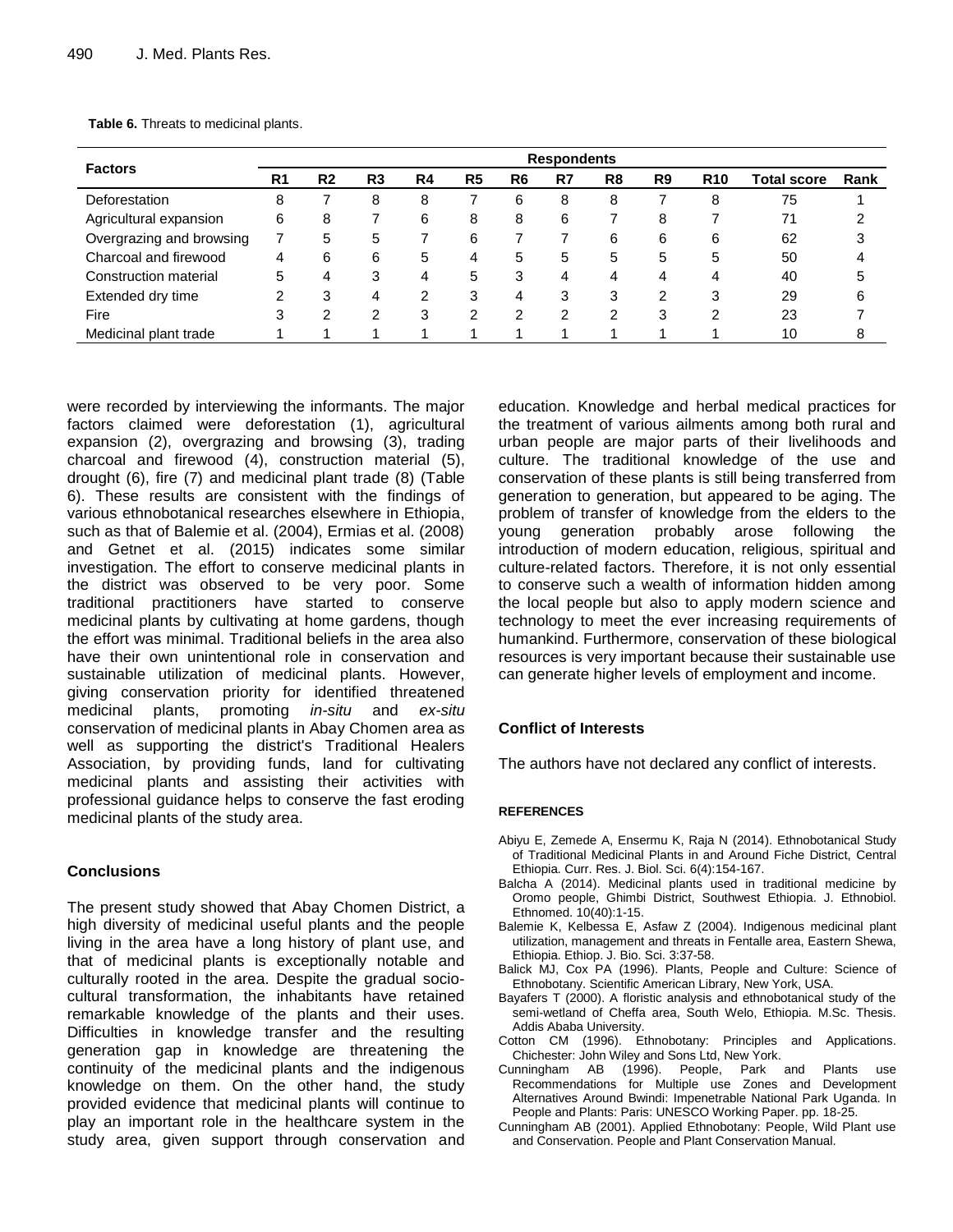Earthscans Publication Ltd, London.

- Dawit A (1986). Traditional medicine in Ethiopia.The attempt being made to promote it for effective and better utilization. SINET: Ethiop. J. Sci. 9:61-69.
- Dawit A (2001). The role of medicinal plants in Health care Coverage of Ethiopia, the possible benefits of integration. In: Medhin Z, Abebe D (eds.), *Coservation and Sustainable Use of Medicinal plants in Ethiopia*. Proceeding of the National workshop on Biodiversity Conservation and Sustainable use of medicinal plants in Ethiopia, 28 April to 1 May 1998, IBCR, Addis Ababa. pp. 107-118.
- Dawit A, Ahadu A (1993). Medicinal plants and enigmatic health practice of north Ethiopia. Berhanina Selam Printing Enterprise, Addis Ababa, Ethiopia.
- Debela H (2001). Use and Management of Traditional Medicinal Plants by Indigenous People of Bosat Woreda, Wolenchiti area: An ethnobotanical approach. M.Sc. Thesis, Addis Ababa, Ethiopia.
- Edwards S, Demissew S, Hedberg I (Eds) (1997). Flora of Ethiopia and Eritrea. Hydrocharitaceae to Arecaceae Volume 6. Ethiopia: Department of Systematic Botany, Uppsala University, Sweden and The National Herbarium, Addis Ababa University.
- Edwards S, Tadesse M, Demissew S, Hedberg I (Eds) (2000). Flora of Ethiopia and Eritrea. Magnoliaceae to Flacourtiaceae Volume 2 Part 1. Ethiopia: Department of Systematic Botany, Uppsala University, Sweden and The National Herbarium, Addis Ababa University.
- Edwards S, Tadesse M, Hedberg I (Eds) (1995). Flora of Ethiopia and Eritrea. Canellaceae to Euphorbiaceae Part 2 Volume 2. Ethiopia: Department of Systematic Botany, Uppsala University, Sweden and The National Herbarium, Addis Ababa University.
- Ermias L, Ensermu K, Tamrat B, Haile Y (2008). An ethnobotanical study of medicinal plants in Mana Angetu District, southeastern Ethiopia. J. Ethnobiol. Ethnomed. 4(10):1-10.
- Getaneh GM (2016). Ethnobotanical survey of medicinal plants used in treating human and livestock health problems in Mandura Woreda of Benishangul Gumuz, Ethiopia. Adv. Med. Plant Res. 4(1):11-26.
- Getnet C, Zemede A, Ensermu K (2015). Ethnobotanical study of medicinal plants in the environs of Tara-gedam and Amba remnant forests of Libo Kemkem District, northwest Ethiopia. J. Ethnobiol. Ethnomed. 11(4):1-38.
- Haile Y, Delensaw Y (2007). Traditional medicinal plant knowledge and use by local healers in Sekoru District, Jimma Zone, South western Ethiopia. J. Ethnobiol. Ethnomed. 3:3-24.
- Hedberg I, Edwards S (Eds) (1989). Flora of Ethiopia and Eritrea. Pittosporaceae to Araliaceae Volume 3. Ethiopia: Department of Systematic Botany, Uppsala University, Sweden and the National Herbarium, Addis Ababa University.
- Hedberg I, Edwards S (Eds) (1995). Flora of Ethiopia and Eritrea. Poaceae (Graminae) Volume 7. Ethiopia: Department of Systematic Botany, Uppsala University, Sweden and the National Herbarium, Addis Ababa University.
- Hedberg I, Edwards S, Nemomissa S (Eds) (2003). Flora of Ethiopia and Eritrea. Apiaceae to Dipsacaceae Volume 4 part 1. Ethiopia: Department of Systematic Botany, Uppsala University, Sweden and the National Herbarium, Addis Ababa University.
- Hedberg I, Friis I, Edwards S (Eds) (2004). Flora of Ethiopia and Eritrea. Asteraceae Part 2 Volume 4. Ethiopia: Department of Systematic Botany, Uppsala University, Sweden and the National Herbarium, Addis Ababa University.
- Hedberg I, Friis I, Person E (Eds) (2009). Flora of Ethiopia and Eritrea. Lycopodiaceae to Pinaceae. Volume 1. Ethiopia: Department of Systematic Botany, Uppsala University, Sweden and the National Herbarium, Addis Ababa University.
- Hedberg I, Kelbessa E, Edwards S, Demissew S, Persson E (Eds) (2006). Flora of Ethiopia and Eritrea. Plantaginaceae Volume 5. Ethiopia: Department of Systematic Botany, Uppsala University, Sweden and the National Herbarium, Addis Ababa University.
- Heinrich M (2000). Ethnobotany and its role in drug development. Phytother. Res. 14:479-488.
- Kebu B, Ensermu K, Zemede A (2004). Indigenous medicinal utilization, management and threats in Fentale area, Eastern Shewa, Ethiopia. Ethiop. J. Biol. Sci. 3:1-7.
- Martin GJ (1995). Ethnobotany: A Method Manual. London: Chapman and Hall, London. pp. 1-151.
- Meaza G, Tadesse B, Maria AS, Piero B, Gidey Y (2015). Traditional medicinal plants used by Kunama ethnic group in Northern Ethiopia. J. Med. Plants Res. 9(15):494-509.
- Mirutse G, Gobana A (2003). An Ethnobotanical Survey on Plants of Veterinary Importance in Two Woredas of Southern Tigray, Northern Ethiopia. SINET. Ethiop. J. Sci. 26(2):123-136.
- Mirutse G (1999). An ethnobotanical study of medicinal plants used by the Zay People in Ethiopia. M.Sc. Thesis. Uppsala, Sweden.
- Quanash N (1998). Bicultural diversity and integrated healthcare in Madagascar. Nat. Res. 30:18-22.
- Tesfaye A (2004). Conservation of Medicinal Plants in Ethiopia. In The Proceedings of the First Medicinal Plant National Workshop Held in Addis Ababa, Ethiopia: June 30-July 2, 2003. Edited by Kelbessa U, Ayale A, Merga G. Addis Ababa: Ethiopian Health and Nutrition Research Institute. pp. 97-107.
- World Health Organization (WHO) (1998). Regulatory situation of herbal medicines. A worldwide Review, Geneva. pp. 1-13.
- Zegeye H, Teketay D, Kelbessa E (2011). Diversity and regeneration status of woody species in Tara-gedam and Abebaye forests, Northwestern Ethiopia. J. For. Res. 22:315-328.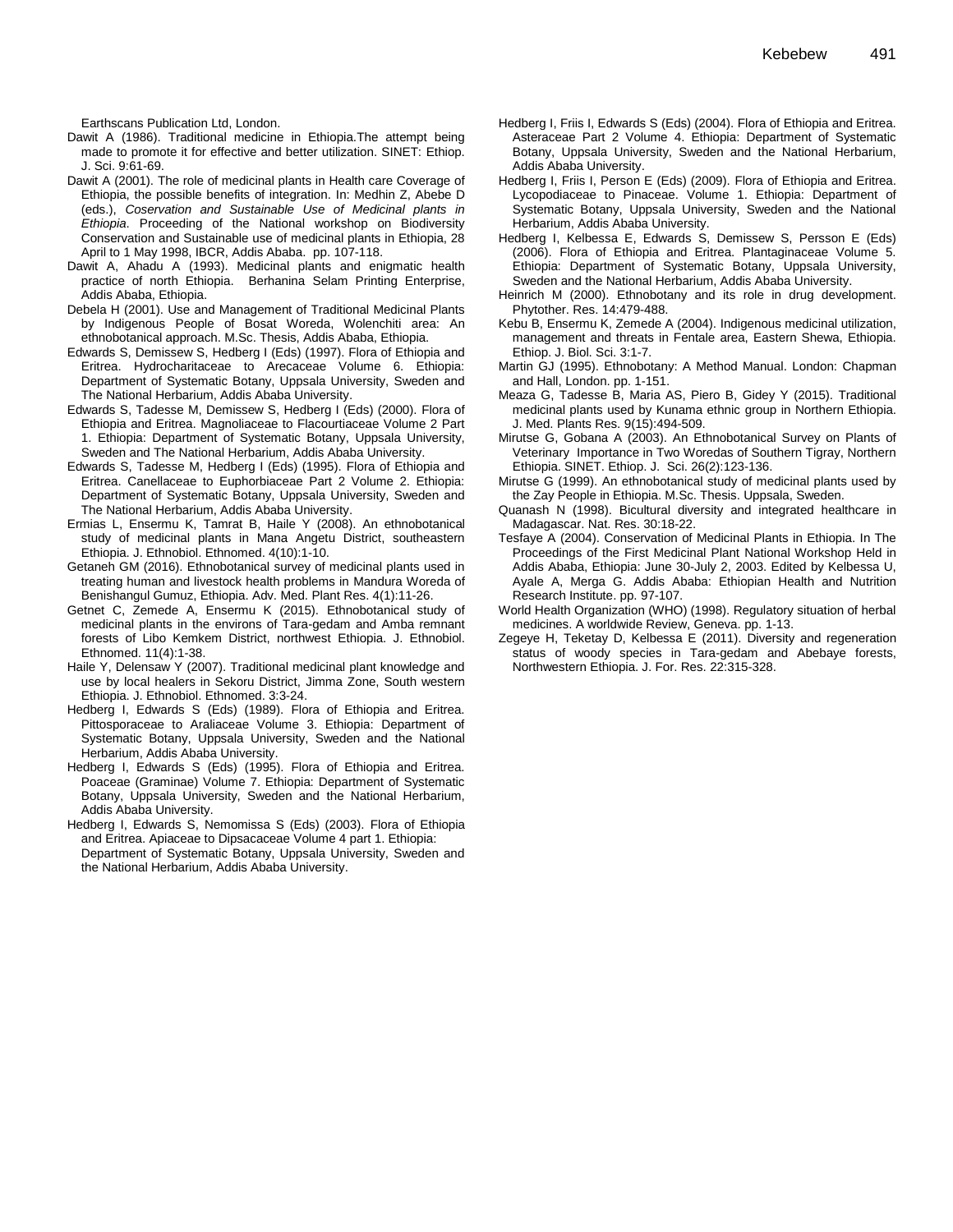## 492 J. Med. Plants Res.

Appendix 1. List of medicinal plants used for both human and livestock, scientific name, family, local name, habit, parts used, disease treated, methods of preparation with dosage used and route of application.

| S/N | Family        | <b>Scientific Name</b>                            | Local name  | Ha           | Pu        | Use | Disease tr.        | Mode of preparation                                                                                                                                      | Route      |
|-----|---------------|---------------------------------------------------|-------------|--------------|-----------|-----|--------------------|----------------------------------------------------------------------------------------------------------------------------------------------------------|------------|
|     |               |                                                   |             |              | <b>RL</b> | Hu  | Rabies             | Root and leaf of Justica schimperiana is pounded together and mixed with water and 2-3 cup of tella is used as a<br>drink.                               | Oral       |
|     |               | Justica schimperiana (Hochst.ex.Nees) T.          | Dhumuuqaa   | Sh           | <b>RL</b> | Ls  | Blackleg           | Leaf and root of Justica schimperiana is pounded with dried fruit of Ricinus communis. One bottle of the solution is<br>given to cattle.                 | Oral       |
|     | Acanthaceae   | Andres                                            |             |              |           | Ls  | Internal parasites | Pounded leaf of Justica Schimperiana is added to barely malt powdered. Three – four glass of tella given to cattle,<br>horse and donkey                  | Oral       |
|     |               |                                                   |             |              | R         | Hu  | Gonorrhea          | Root of Justica schimperiana and leaf of Erythrina brucei are pounded and concocted together. One cup of coffee is<br>used as a drink.                   | Oral       |
|     |               | Acanthus pubescens (Oliv.) Engl                   | Kosorru     | Sh           | Sa        | Hu  | Tinea corporis     | The affected area is massaged by mixture of the sap from shoot tip with latex of Croton macrostachyus daily until the<br>sign of the problem disappears. | Dermal     |
|     |               |                                                   |             |              | Bu        | Hu  | Body itching       | 2-3 bulbs grind up along with equal amount of Zingiber officinale and chewed once a day or Rubbing the affected<br>area by the mixture.                  | Dermal     |
|     | Alliaceae     | Allium sativum L                                  | Qulubi adi  | H            | Bu        | Hu  | Malaria            | Bulb of Allium sativum and rhizome of Ginger officinaleare pounded and eaten with honey                                                                  | Oral       |
|     |               |                                                   |             |              | Bu        | Hu  | Stomach problem    | Bulb of Allium sativum and seed of seed of Lepidium sativum are pounded together and eaten with injera                                                   | Oral       |
|     | Aloaceae      | Aloe macrocarpa Tod.                              | Arkis       | Н            | Latex     | Hu  | Fire burn          | Covering the burned area by the latex of the young leaf, and repeating every 2 days until it dries.                                                      | Dermal     |
|     | Amaranthaceae | Amaranthus caudatus L.                            | lyaasuu     | H            |           | Ls  | Diarrhea           | Leaf of Amaranthus caudatus is pounded and boiled with pounded Allium sativum and given to cattle.                                                       | Oral       |
|     | Anacardiaceae | Schinus molle L.                                  | Qudabarbare | $\mathsf{T}$ | LF        | Ls  | Eye disease        | Leaf and fruit of Schinus molle are chewed and spitted on cattle, equines, goat and sheep eye                                                            | Optical    |
|     |               |                                                   |             |              | Se        | Hu  | Tonsillitis        | The seed along with piece of Z. officinale chewed slowly for a while. Eventually the whole thing is swallowed                                            | Oral       |
|     |               |                                                   |             |              | Se        | Hu  | Ascaris            | The seed (20-30 in number) cooked and eaten early in the morning to the empty stomach; only once.                                                        | Oral       |
|     | Apocynaceae   | Carissa spinarum L                                | Hagamsa     | Sh           | R         | Hu  | Evil eye           | Root of Carissa spinarum is pounded and dried. Dry smoke is used as treatment for evil eye.                                                              | Nasal      |
|     |               |                                                   |             |              | R         | Hu  | Gonorrhea          | Fresh root of Carissa spinarum pounded mixed with cold water. One cup of tella is used as a drink for three days                                         | Oral       |
|     | Araceae       | Amorphophallus abyssinicus (A. Rich.)<br>N.E. Br. | icu         | H            | R         | Ls  | Diarrhea           | Crushed root mixed in the boiled water and given daily in a big water cup for few days                                                                   | Oral       |
|     |               | Colocasia esculenta (L.) Schott                   | Godarre     | H            | L/R       | Ls  | Leech infestation  | The leaf or root infusion is added in to the affected cavity (oral, nasal) until the leech expelled                                                      | Nasal/Oral |
|     | Arecaceae     | Phoenix reclinata Jacq.                           | Meexxi      | $\mathsf{T}$ | LSt       | Ls  | Eye disease        | Leaf and stem of Phoenix reclinata and leaf of Premna resinosa are chewed together and spitted on cattle eye                                             | Optical    |
|     | Asparagaceae  | Asparagus africanus Lam.                          | Sariti      | H            | R         | Hu  | Impotency          | The root together with roots of Premna schimperi and Olea europaea pounded and given to the victim with one cup<br>of tella 2-3 h before sexual works    | Oral       |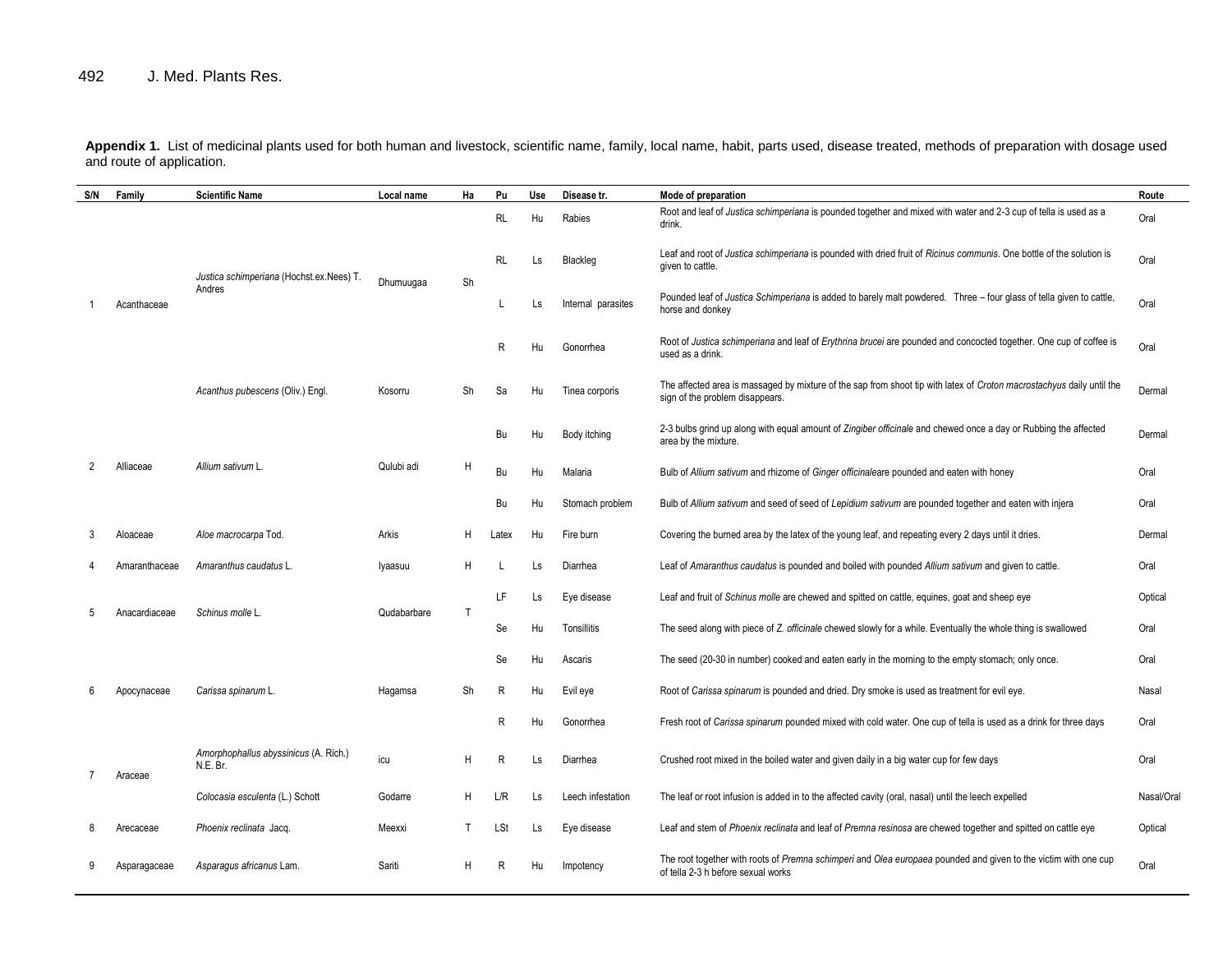|    | Aspleniaceae        | Asplenium monathes L.                | Digaluu<br>bakkannisaa | Ep           |            | Hu | Sudden sickness                 | Leaf of Asplenium monathes is pounded with leaf of Cussoniaostinii and 3-4 cup of tea is taken by human.                                                          | Oral       |
|----|---------------------|--------------------------------------|------------------------|--------------|------------|----|---------------------------------|-------------------------------------------------------------------------------------------------------------------------------------------------------------------|------------|
|    |                     | Artemisia abyssinica Sch., Bip. exA. | Qoddo                  | H            |            | Hu | Tracoma                         | The leaf is pounded and sieved to rinse the inner eye by the filtrate trice a day.                                                                                | Optical    |
|    |                     | Rich.                                |                        |              |            | Hu | Rabies                          | Leaf is ground in small water and given to the victim every morning for 3 days in small 'arege' glass.                                                            | Oral       |
|    |                     | Bidens pilosa L.                     | Maxxanne               | Н            |            | Hu | Taneiapedis                     | Leaf of Bidens pilosa is immersed in hot water and rubbed to the affected skin of human.                                                                          | Dermal     |
|    |                     |                                      |                        |              |            | Hu | Nasal bleeding                  | Freshly squeezed leaves are inhaled through nasal opening.                                                                                                        | Nasal      |
|    |                     | Carduus leptacanthus Fresen.         | Arabadubarti           | H            | R          | Ls | Black leg                       | The root is ground along with tip shoots of Cordia africana and Thalictrum rhynchocarpum in water, and given to the cattle in<br>problem, for 5-7 days.           | Dermal     |
|    |                     |                                      |                        |              | R          | Hu | Snake repellent                 | Root of Echinops kerebicho is dried and smoked in house.                                                                                                          | Nasal/Oral |
| 11 | Asteraceae          | Echinops kerebicho Mesfin            | Qarabicho              | H            | R.         | Hu | Internal parasite               | Root of Echinops kerebicho is dried powdered and mixed with water. Half of tea cup is given to human.                                                             | Oral       |
|    |                     |                                      |                        |              | R          | Hu | Febrile Illness                 | Dried Root of Echinops kerebicho is fumigated.                                                                                                                    | Nasal      |
|    |                     | Echinops macrochaetus Fresen         | Kossorru               | Sh           | St         | Ls | Footand mouth<br>disease (FMDs) | Fresh stem of Echinops macrochaetus is chopped and fumigated to sheep.                                                                                            | Nasal      |
|    |                     |                                      | Eebicha                |              |            | Hu | Malaria                         | Crushed leaves of Vernonia amygdalina concocted with leaves of Ruta chalepensis. One cup is served as a drink for 3-5 days<br>with cold water in the morning.     | Oral       |
|    |                     | Vernonia amygdalina Del.             |                        | т            |            | Hu | Tooth infectiohn                | To treat tooth infection leaves Vernonia amygdalina are chewed with bulb of Allium sativum                                                                        | Oral       |
|    |                     |                                      |                        |              |            | Hu | Stomachache                     | Intestinal prasites can be killed by using pounded twings Vernonia amygdalina, bullb of Allium sativum with rhizome of Ginger<br>officinale and eaten with honey. | Oral       |
|    |                     | Vernonia auriculifera Hiern.         | Reeji                  | Sh           | St         | Hu | Infected wound                  | The tip shoots ground along with tip shoot of Entada abyssinica and directly sprayed on the wound.                                                                | Dermal     |
| 12 | Bignoniaceae        | Stereospermum kunthianum Cham.       | Botoroo                | $\mathsf{T}$ | R          | Ls | Snake bite                      | Root of Stereospermum kunthianum and dried leaf of<br>Calpurina aurea powdered and mixed with water and given to cattle.                                          | Oral       |
|    |                     |                                      |                        |              | B          | Ls | Retained placenta               | Bark of Stereospermum kunthianum and Grewia ferrugineae are crushed together and mixed with salt, eaten by cattle on dish                                         | Oral       |
|    |                     | Cordia africana Lam.                 | Waddeesa               | T            |            | Hu | Spider poison                   | Leaf of Cordia africana is burned and the remaining ash is mixed with butter and creamed on affected part.                                                        | Dermal     |
| 13 | Boraginaceae        |                                      |                        |              | <b>RSt</b> | Hu | Stomachache                     | The root pounded with young stem tip of Bersama abyssinica and taken with tea or both cooked with bean and eaten.                                                 | Oral       |
|    |                     | Ehretia cymosa Thonn.                | Ulaaga                 |              |            | Hu | Pain                            | Ehretia cymosa leaf is smashed and the sap is taken by human.                                                                                                     | Oral       |
| 14 | <b>Brassicaceae</b> | Lepidium sativum L                   | Feecoo                 | H.           | Se         | Hu | Malaria                         | Seed of Lepidium sativum and bulb of Allium sativum are pounded together and given to human with honey.                                                           | Oral       |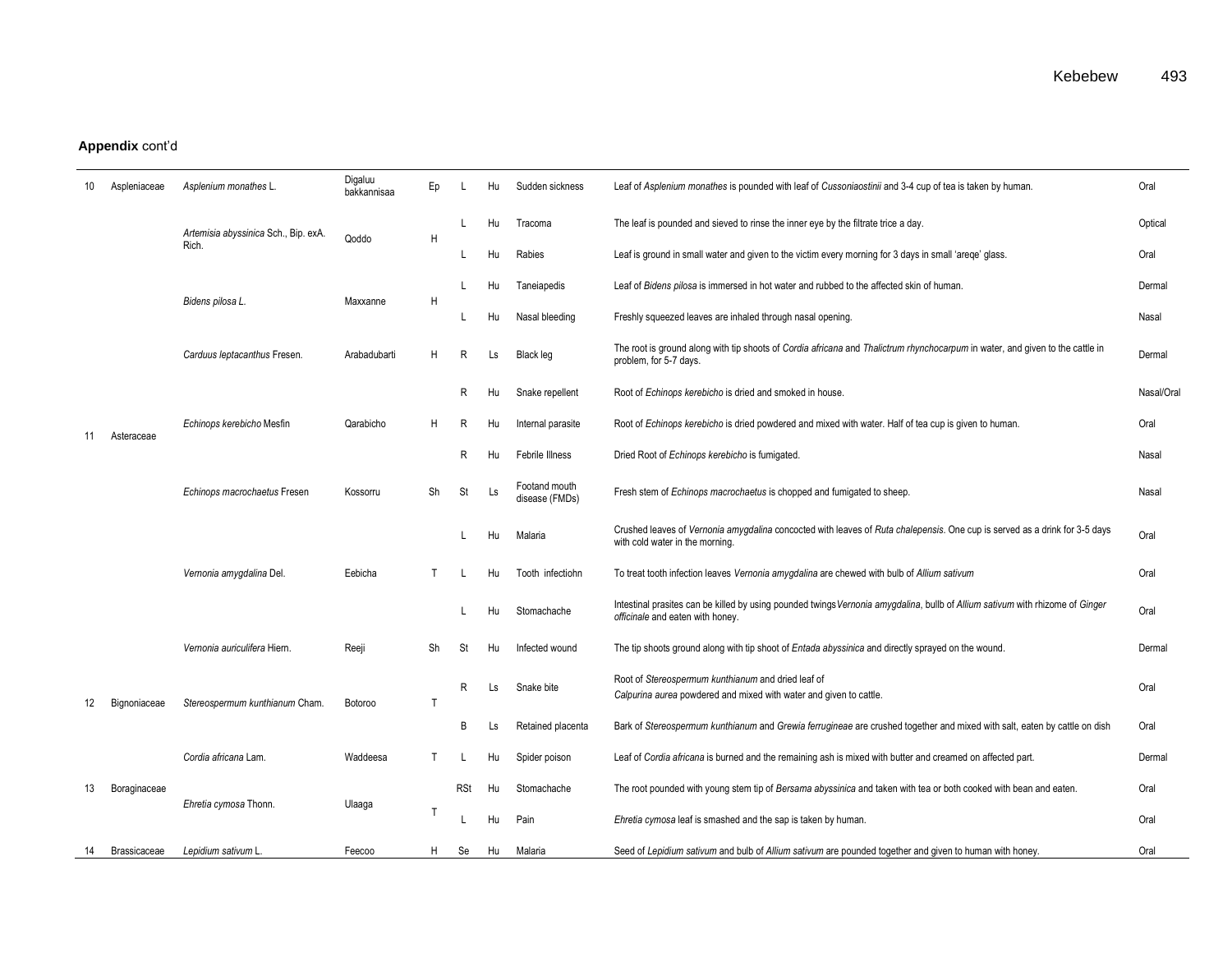## 494 J. Med. Plants Res.

|    |               |                                         |              |    | Se | Hu | Tonsillitis      | Seed of Lepidium sativum and bulb of Allium sativum are pounded together and given to human with honey for three to four days.                                             | Oral       |
|----|---------------|-----------------------------------------|--------------|----|----|----|------------------|----------------------------------------------------------------------------------------------------------------------------------------------------------------------------|------------|
|    |               |                                         |              |    | Se | Hu | Cough            | Seed of Lepidium sativum and bulb of Allium sativum are pounded together and given to human with honey for five days.                                                      | Oral       |
|    |               |                                         |              |    | Se | Ls | Blotting         | Seed of Lepidium sativum and bulb of Allium sativum are pounded together and given to cattle.                                                                              | Oral       |
|    |               |                                         |              |    | Se | Ls | Diarrhea         | Seed of Lepidium sativum is powdered and mixed with bulb Allium sativum and given to cattle.                                                                               | Oral       |
| 15 | Capparidaceae | Capparis tomentosa Lam.                 | Harangamaa   | Sh | L  | Hu | Evil eye         | Leaf of Capparis tomentosa and Rutachalepensis are pounded and mixed in water together and one domestic alcohol cup is used as<br>a drink.                                 |            |
|    |               |                                         |              |    | Se | Hu | Malaria          | The leaf is crushed, rolled in paper and smoked by patient.                                                                                                                | Nasal/Oral |
|    |               |                                         |              |    | Se | Hu | Amoebae          | Eating over dose of seeds only once.                                                                                                                                       | Oral       |
| 16 | Caricaceae    | Carica papaya L.                        | Papaya       |    |    | Hu | Contraceptive    | Eating over dose of seeds only once.                                                                                                                                       | Oral       |
|    |               |                                         |              |    | R  | Hu | Hepatitis        | The seed crushed and taken with tea trice a week.                                                                                                                          | Oral       |
|    |               |                                         |              |    | Fu | Hu | Anaemia          | Fruit of Carica papaya squeezed and mixed with sugar, and left over night. Two glasses are used as drink early in the morning.                                             | Oral       |
|    |               | Combretum paniculatum                   |              | Li |    | Hu | Ring worm        | Latex of Combretum paniculatum is pounded and mixed with soda and creamed on affected skin.                                                                                | Dermal     |
|    | Combretaceae  | Vent.                                   | Baggi        |    | Sa | Hu | Eye infection    | Adding 2-3 drops of stem sap in to the affected eye once a day.                                                                                                            | Optical    |
|    |               |                                         |              |    | R  | Hu | Febrile illness  | Root of Cucumis ficifolius leaf of Ocimum gratissimum and leaf of Calpurnia aurea are pounded together and mixed with cold water<br>and a cup of coffee is given to human. | Oral       |
|    |               |                                         |              |    | Fu | Hu | Ear pain         | Sap of fruit of Cucumis ficifolius is added to ear canal.                                                                                                                  | Ear        |
|    |               | Cucumis ficifolius A. Rich.             | Hiddi hooloo | CI | Fu | Hu | Stomachache      | A piece of root of Cucumis ficifolius chewed with salt and swallowed by human.                                                                                             | Oral       |
| 18 | Cucurbitaceae |                                         |              |    | Fu | Ls | Cattle Infection | Root of Cucumis ficifolius with leaf of Teclea nobilis are pounded together and mixed with cold water. Two cups of tella are given to<br>cattle.                           | Oral       |
|    |               |                                         |              |    |    | Hu | Tetanus          | Leaf of Cucumis ficifolius is smashed and 2-4 drop of the sap is added to the swelling.                                                                                    | Dermal     |
|    |               |                                         |              |    | Fu | Hu | Tinea versicolor | Inner part of fresh fruit of Lagenaria siceraria is creamed on affected head skin.                                                                                         | Dermal     |
|    |               | Lagenaria siceraria (Molina)<br>Standl. | Buqqe hadhaa | CI | Fu | Hu | Malaria          | Ripe fruit of Lagenaria siceraria is bored rinsed with cold water, one glass is used as a drink early in the morning.                                                      | Oral       |
|    |               |                                         |              |    | Fu | Hu | Scabies          | Inner part of fresh fruit of Lagenaria siceraria is creamed on affected head skin.                                                                                         | Dermal     |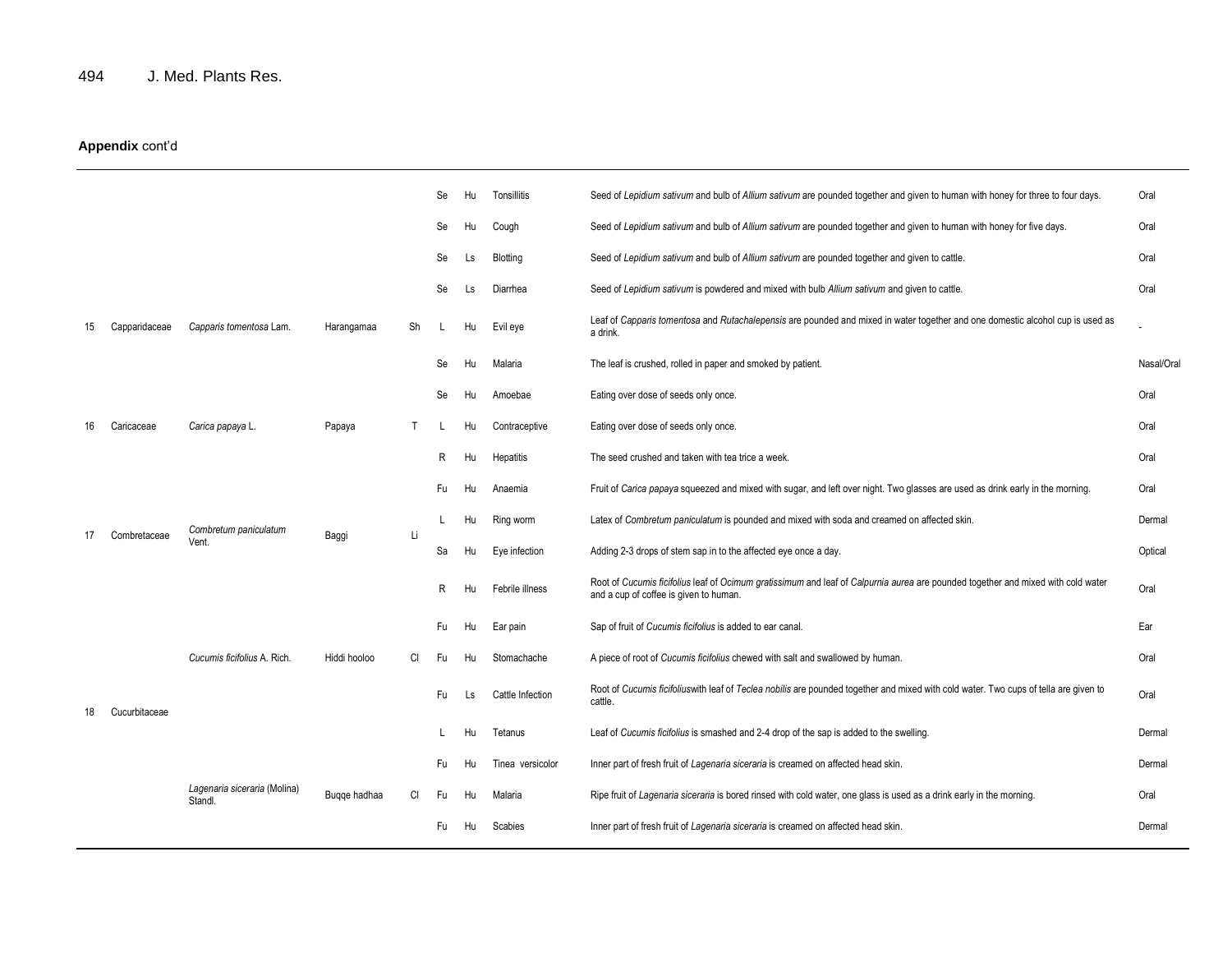|    |               |                                       |                |           | LB          | Ls    | Swelling                    | Leaf and bark of Zehneria scabra and leaf Rumex nervosues are pounded and rolled in clean cloth, and tied on swelling.                                    | Dermal     |
|----|---------------|---------------------------------------|----------------|-----------|-------------|-------|-----------------------------|-----------------------------------------------------------------------------------------------------------------------------------------------------------|------------|
|    |               | Zehneria scabra (I.f.) Sond           | Qorii sinbiraa | <b>CI</b> | R           | Ls    | Rabies                      | Pounded root of Zehneria scabra is concocted with pounded root of Ricinus communis. One feast of the pond is given to<br>cattle and pack animals.         | Oral       |
|    |               |                                       |                |           |             | Hu    | Hook worm                   | The tips shoot with tip shoot of Justicia schimperiana powdered and baked with bread and eaten as a breakfast for a week.                                 | Oral       |
|    |               | Croton macrostachyus Del.             | Bakkanisa      | т         |             | Hu    | Tinea corporis              | The latex from young tip is collected and applied in thick to the affected area every Wednesday and Friday                                                | Dermal     |
|    |               |                                       |                |           | B           | Hu    | Wound                       | Bark of Croton macrostauchyus is dried and powdered, added to wound                                                                                       | Dermal     |
|    |               | Euphorbia condelabrum<br>Kostshy      | Adami          |           | Latex       | Hu/Hu | Gonorrhea and<br>Ascariasis | Five-seven drops collected, baked with one cup of wheat powder and eaten to the empty stomach for 5 days                                                  | Oral       |
|    |               |                                       |                |           | LSt         | Hu    | Swelling, pain in ear       | The leaf and stem infusion is made and drunk or dropped in to the ear The leaf is also warmed before fire and put on the<br>swelled gland for a while     | Dermal/Ear |
| 19 | Euphorbiaceae |                                       |                |           | Fu          | Ls    | Anthrax                     | Dried fruit of Ricinus communis is powdered and mixed with water. One cup of tea is given to cattle.                                                      | Oral       |
|    |               | Ricinus communis L                    |                |           | R           | Ls    | Sudden sickness             | Root of Ricinus communis and root of Justica schimperiana are pounded mixed with cold water. 1-2 cup of tea is given to<br>cattle.                        | Oral       |
|    |               |                                       | Qobo           | Sh        | Fu          | Ls    | Blotting                    | Root of Ricinus communis pounded with table salt, mixed with cold water. Half a cup is given to cattle.                                                   | Oral       |
|    |               |                                       |                |           | Fu          | Ls    | Actinomycosis               | Root of Ricinus communis is pounded with table salt and soil. One glass of the concoction is given to cattle; half a glass is<br>given to goat and sheep. | Oral       |
|    |               |                                       |                |           | Fu          | Ls    | Uleceritic<br>lymphagities  | Dried fruit of Ricinus communis is powdered and mixed with bark powder of Prunus africana and creamed to the ulcerated<br>skin of donkey.                 | Dermal     |
|    |               |                                       |                |           | Fu          | Ls    | Epizoitic<br>lymphagities   | Dried fruit of Ricinus communis is powdered and mixed with bark powder of Prunus africana and creamed to the ulcerated<br>skin of horse and mule.         | Dermal     |
|    |               | Acacia abyssinica Hochstex.<br>Benth. | Laaftoo        | т         |             | Hu    | Goiter                      | Leaf of Acacia abyssinica is smashed and the sap is applied to the goiter for three days with needle.                                                     | Dermal     |
|    |               | Albizia schimperiana Oliv.            | Imalaa         | T         | R           | Hu    | Evil eye                    | Root of Albizia schimperiana and Pterolobium stellatum are dried and powdered. 3-4 spoon of the powder is fumigated on<br>broken pot.                     | Nasal      |
| 20 | Fabaceae      |                                       |                |           | $\mathsf R$ | Ls    | Swelling                    | Root of Albizia schimperiana is powdered and the powder is rolled in clean cloth and tied to the neck of equines.                                         | Dermal     |
|    |               |                                       |                |           |             | Ls.   | Scabies                     | Leaf of Calpurnia aurea, Croton macrostachyus and Justicia schimperiana are pounded and used to wash scabies of cattle.                                   | Dermal     |
|    |               | Calpurnia aurea (Ait.) Benth          | Ceekaa         | Sh        |             | Ls.   | Snake bite                  | Leaf of Calpurnia aurea is smashed and 3-4 drop of the sap is given orally to cattle, and 2-3 drop to human.                                              | Oral       |
|    |               |                                       |                |           |             | Ls    | Lumpy skin                  | Leaf Calpurnia aurea is smashed and directly rubbed on skin of cattle.                                                                                    | Dermal     |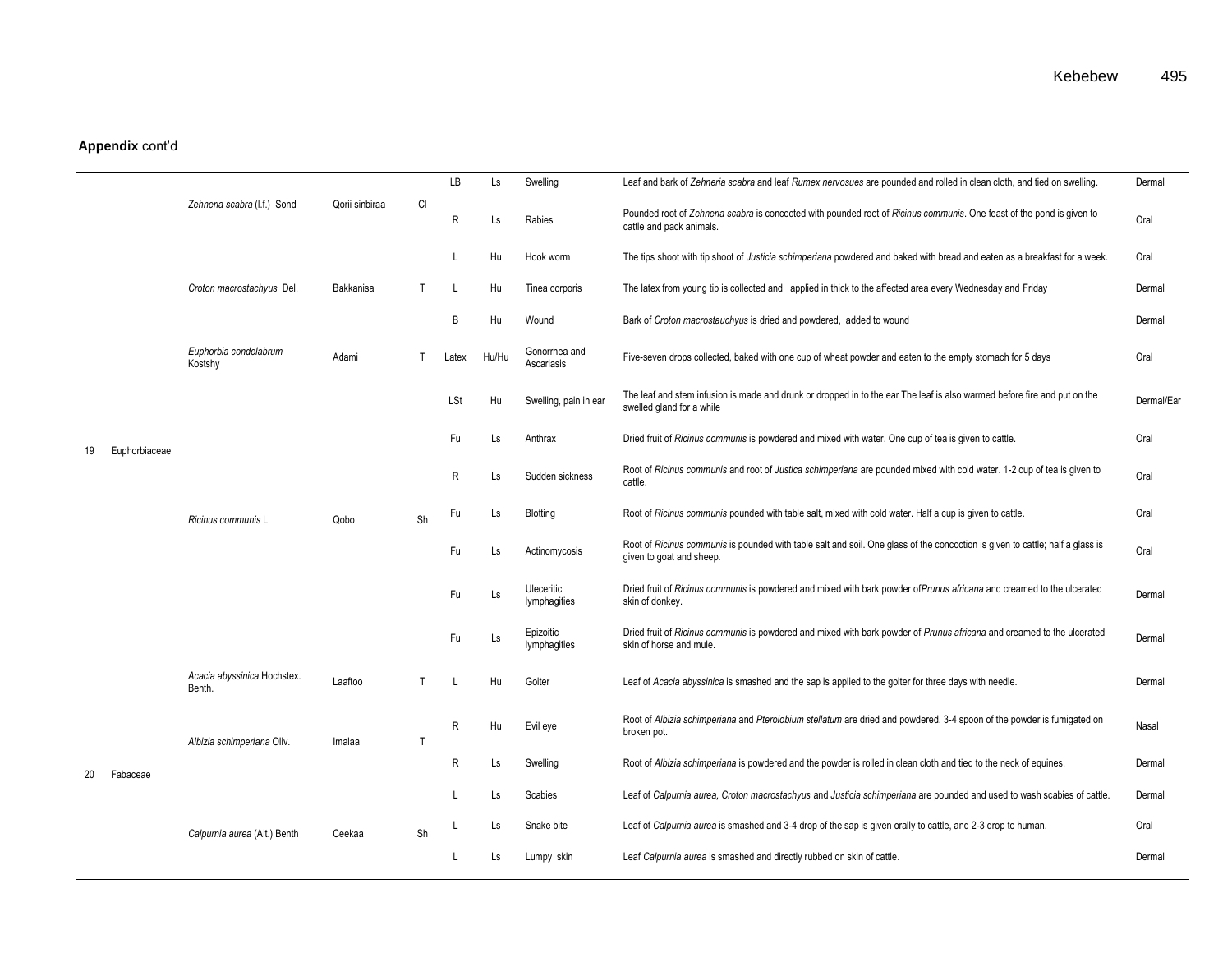|                 |                |                                                           |                     |               |     | Hu       | Ecto-parasite                                                                                               | The leaf is ground along with barks of Millettia ferruginea and sprayed on the area of problem (body, cloth. room, bed).                               | Dermal  |
|-----------------|----------------|-----------------------------------------------------------|---------------------|---------------|-----|----------|-------------------------------------------------------------------------------------------------------------|--------------------------------------------------------------------------------------------------------------------------------------------------------|---------|
|                 |                |                                                           |                     |               |     | Hu       | Tetanus                                                                                                     | Leaf of Crotalaria incanais crushed and put on swelled area                                                                                            | Dermal  |
|                 |                | Crotalaria incana L.                                      | Atarii kuruphee     | Sh            | Sa  | Hu       | Hepatitis                                                                                                   | Sap from the whole part of the plant is directly creamed on affected area.                                                                             | Dermal  |
|                 |                |                                                           |                     |               | B   | Ls       | Swelling                                                                                                    | Bark of Erythrina brucei pounded with leaf of Teclea nobilis mixed with water and half a glass is given to mule and donkey.                            | Oral    |
|                 |                | Erythrina brucei Schweinf.                                | Waleensuu           | $\mathsf{T}$  | R   | Ls       | Eye disease                                                                                                 | Root of Erythrina brucei and leaf of Premna resinosa are pounded together and 4-6 drop of the liquid extract is added to<br>cattle eye.                | Optical |
|                 |                | Entada abyssinica (Steud. ex A. Rich.) Gilb.<br>and Bout. | Ambalta             | $\mathsf{T}$  | B   | Hu       | Malaria                                                                                                     | The bark ground along with rhizome of Z. officinale and bulb of Allium sativum and chewed once a day for few months.                                   | Oral    |
|                 |                | Senna didymobotrya (Fresen.) Irwin &                      | Kishkishi           | Sh            |     | Hu       | Snake bite                                                                                                  | The root (1-inch) is crushed, homogenized in water and drunk immediately after infection.                                                              | Oral    |
|                 |                | Barneby                                                   |                     |               | R   | Hu       | Elephantiasis                                                                                               | The leaf is soaked in to hot water and used to wash the swell, or simply massaging the swell every night.                                              | Dermal  |
|                 |                | Millettia ferruginea (Hochst.) Bak.                       | Sotallo             | т             | B   | Hu       | Ants problem                                                                                                | Taking off the bark & putting the bare stick in the camp of the ants.                                                                                  |         |
|                 |                | Vigna membrancea (L.) A. Ric                              | Hidda hantuutaa     | CI            | RL  | Ls       | Epilepsy                                                                                                    | Root and leaf of Vigna membrancea pounded together, dried and powdered. Two -three spoons are mixed with water and<br>given to cattle, goat and sheep. | Oral    |
|                 |                | Vigna unguiculata L.                                      | Epho                | <sub>CI</sub> | Se  | Hu       | Rheumatism                                                                                                  | Dried seed is cooked & eaten, and its water is drunk                                                                                                   | Oral    |
| 21              | Flacourtiaceae | Flacourtia indica (Burm.f.) Merr.                         | Akuku               | Sh            | B   | Hu       | Gonorrhea.<br>Amoeba and<br>Hook worm                                                                       | The bark ground along with bulb of Allium sativum; and tip shoot of Croton macrostachyus. Then 3 spoons are taken once<br>a day for 7-10 days.         | Oral    |
|                 |                | Ocimum lamifolium Hochst, Ex. Benth.                      | Hancabbii<br>diimaa | н             |     | Hu       | Headache                                                                                                    | Leaf of Ocimum lamifolium is smashed and sniffed.                                                                                                      | Nasal   |
|                 |                | Ocimum gratissimum L                                      | Daamakasee          | н             |     | Hu       | Febrile illness                                                                                             | Leaf of Ocimumgratissimum is smashed and sniffed nasally.                                                                                              | Nasal   |
|                 |                | Ocimum urticifolium Roth.                                 | Hanccabbi adii      | H             |     | Hu       | Febrile illness                                                                                             | Leaf of Ocimum urticifolium, Croton macrostachyus and Clausena anista are smashed together and the sap is sniffed<br>nasally                           | Nasal   |
| 22<br>Lamiaceae |                |                                                           |                     |               | Hu  | Headache | Leaf of Ocimum urticifolium, Carissa spinarum and Thalictrum rhynochcarpum are smashed together and sniffed | Nasal                                                                                                                                                  |         |
|                 |                | Otostegia tomentosa A. Rich.                              | Tunjuti             | Sh            | L/R | Hu       | Febrile illness                                                                                             | The leaf /root infusion is smelled or the leaf is crushed along with root and rubbed over the affected body part once a day.                           | Dermal  |
|                 |                | Plectranthus edulis Vatke                                 | Dinicha<br>Oromo    | H             | L/R | Hu       | Antidotes and<br>epilepsy                                                                                   | The leaf and root ground together, and given to the victim, 2-3 teaspoon twice a day for 2 days.                                                       | Oral    |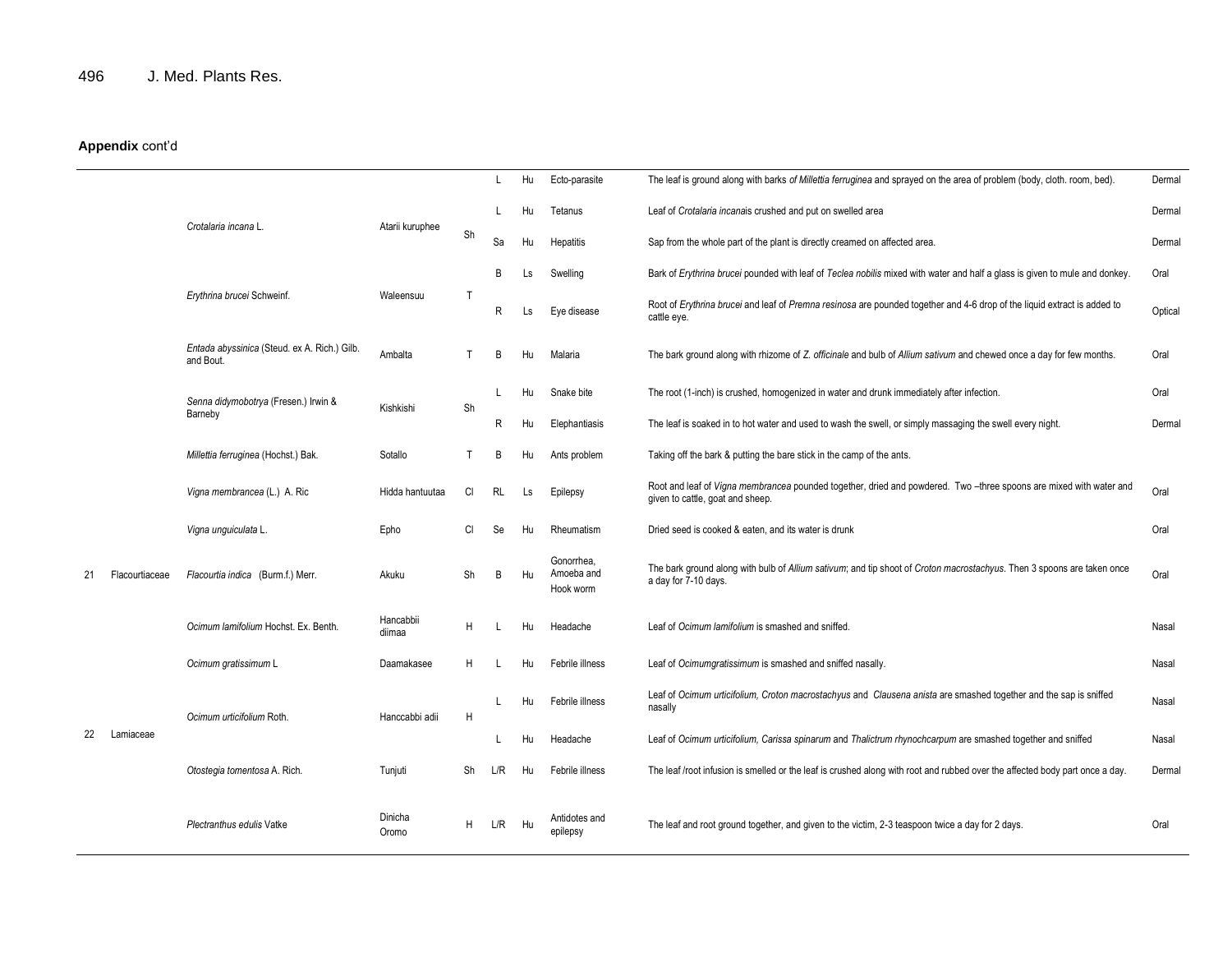|    |                | Premna schimperi Engl.                          | Urgessa        | Sh  |     | Hu | Ecto parasite               | The stem and leaf burned to fumigate the room or animal cage, so as to disinfect mosquito & flies.                                                                                          | Dermal  |
|----|----------------|-------------------------------------------------|----------------|-----|-----|----|-----------------------------|---------------------------------------------------------------------------------------------------------------------------------------------------------------------------------------------|---------|
| 23 | Lineaceae      | Linum usitatissimum L                           | Talbaa         | H   | Se  | Ls | Retained placenta           | Seed of Linum usitatissimum is powdered and half a glass of the powder is dissolved in water and given to cattle.                                                                           | Oral    |
| 24 | Loganiaceae    | Buddleja polystachya Fresen.                    | Hanfaaree      | T   |     | Ls | Eye disease                 | Leaf of Buddleja polystachya is chewed and spitted on cattle eye.                                                                                                                           | Optical |
| 25 | Loranthaceae   | Phragmanlheramacrosolen (A.Rich)<br>ined.       | Digaluu ceekaa | Ep  |     | Hu | Diarrhea                    | Leaf of Phragmanlheramacrosolen is pounded and<br>mixed with water. One cup of tella is used as a drink by human.                                                                           | Oral    |
| 26 | Malvaceae      | Sida rhombifolia L.                             | Karaaba        | H   | R/L | Ls | Erythroblasto-sis           | Root and leaf of Sida rhombifolia concoction is given to cattle, horse, donkey and mule for four days; one glass of tella on<br>each day.                                                   | Oral    |
|    |                |                                                 |                |     |     | Ls | Skin rash                   | The leaf infusion is used to wash the body.                                                                                                                                                 | Dermal  |
|    | Meliaceae      | Ekebergia capensis Sparm.                       | Somboo         |     | В   | Hu | Wound                       | Bark of Ekebergia capensis is powdered and half a spoon is added to wound.                                                                                                                  | Dermal  |
| 27 |                |                                                 |                | T   | Sa  | Hu | Hemorrhoid                  | Sap exudate of Ekebergia capensis is directly applied to hemorrhoid                                                                                                                         | Anal    |
|    |                |                                                 |                |     | В   | Ls | Trypsis                     | The bark is crushed along with roots of Phytolacca dedocandra and latex of Euphorbia candelabrum and homogenized in<br>water. The preparation is given in water cup once a day for 3 weeks. | Oral    |
|    |                |                                                 |                |     | R   | Ls | Pest control<br>(parasitic) | Root of Bersama abyssinica is powdered and sprayed on cattle skin and fodder                                                                                                                | Dermal  |
| 28 | Melianthaceae  | Bersama abyssinica Fresen.                      | Lolchiisaa     | Т   | S   | Hu | Ascariasis                  | Stem tips chopped in to 4-5 pieces (each 1 inch), cooked with bean seed and eaten in empty stomach every morning for 2<br>consecutive days.                                                 | Oral    |
|    |                |                                                 |                |     |     | Hu | Rheumatic                   | Warming the leaf before fire and holding on affected area.                                                                                                                                  | Dermal  |
| 29 | Menispermaceae | Stephania abyssinica (Dillon.&<br>A.Rich.)Walp. | Hidda kalaala  | CI. | L   | Hu | Wound                       | Leaf of Stephania abyssinica is pounded and a small amount is added to wound.                                                                                                               | Dermal  |
|    |                | Ficus sur Forssk.                               | Harbuu         | Τ   | Sa  | Hu | Ring worm                   | Sap from Ficus sur is creamed on affected skin.                                                                                                                                             | Dermal  |
|    |                | Ficus ingens (Mig.) Mig.                        | Qilinxoo       |     | St  | Ls | Wound                       | Sap of Ficus ingens is directly creamed on cattle skin.                                                                                                                                     | Dermal  |
| 30 | Moraceae       |                                                 |                |     | St  | Hu | Hepatitis                   | Sap of Ficus sycomorus is creamed directly on skin.                                                                                                                                         | Dermal  |
|    |                | Ficus sycomorus L.                              | Odaa           | т   | B   | Hu | Rabies                      | Bark of Ficus sycomorus and root of Prunus africana are powdered together and backed with teff flour and eaten.                                                                             | Oral    |
|    |                |                                                 |                |     | В   | Hu | Hemorrhoid                  | Bark of Ficus sycomoru is dried powdered and mixed with butter and creamed directly.                                                                                                        | Anal    |
|    |                |                                                 |                |     | Se  | Hu | Tape worm                   | Seed of <i>Embelia schimperi</i> is dried and powdered, mixed with water, two glasses is taken once.                                                                                        | Oral    |
| 31 | Myrsinaceae    | Embelia schimperi Vatke                         | Haanguu        | Sh  |     | Hu | Internal parasite           | Leaf and seed of Embelia schimperi and leaf of<br>Croton macrostchys are pounded together and one glass is taken by human.                                                                  | Oral    |
|    |                | Maesa lanceolata Forssk.                        | Abaayi         | Sh  | R/B | Hu | Worms                       | The root and bark ground together and taken with boiled coffee/tea twice a day for 5 days.                                                                                                  | Oral    |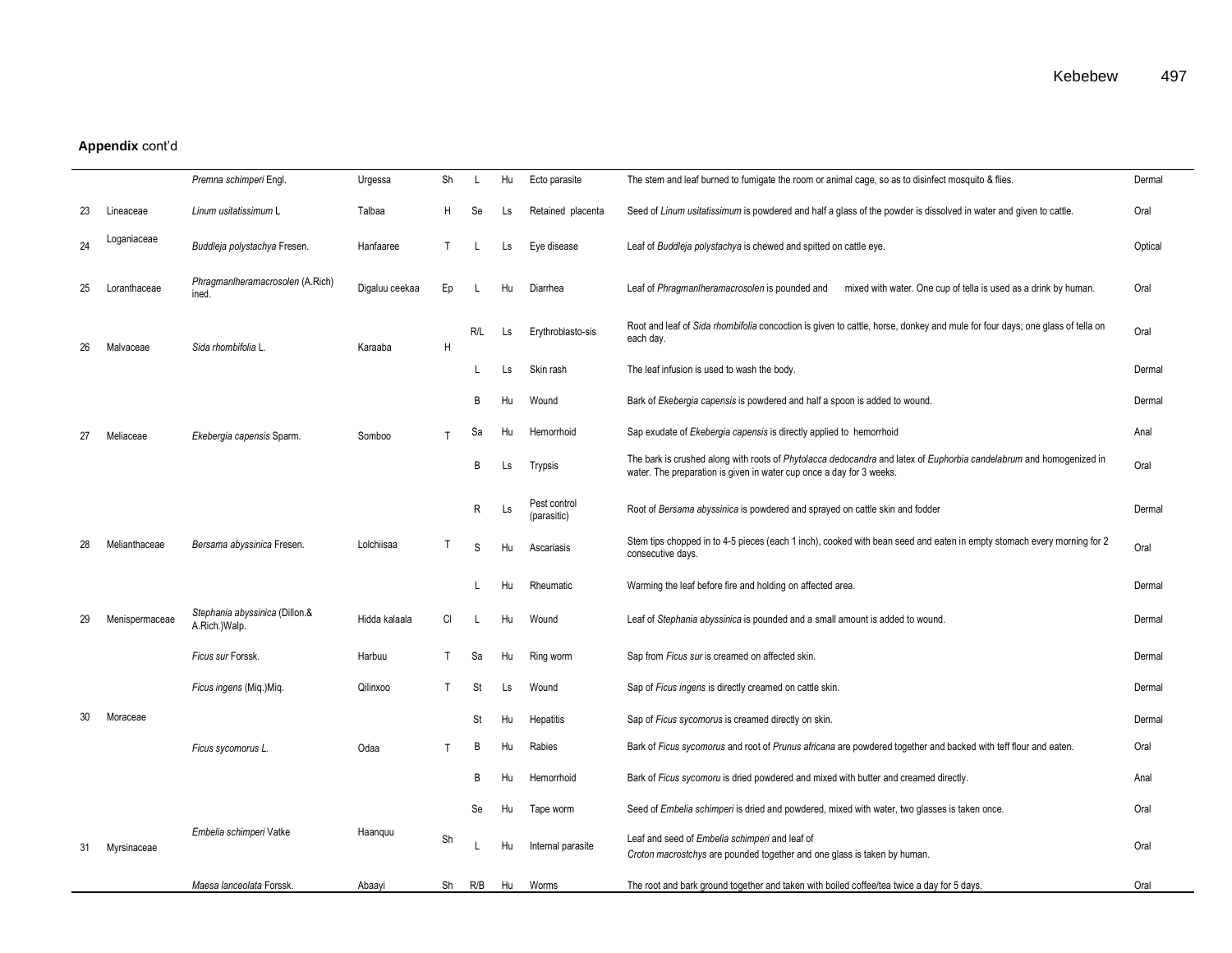|    | Myrtaceae      |                                                      |               |              |           | Ls    | Avian cholera      | Leaf of Eucalyptus globulus pounded, boiled and the solution is added to soup of wheat powder and given to hen.                                  | Oral   |
|----|----------------|------------------------------------------------------|---------------|--------------|-----------|-------|--------------------|--------------------------------------------------------------------------------------------------------------------------------------------------|--------|
| 32 |                | Eucalyptus globulus Labill                           | Bargamoo adii | $\mathsf{T}$ |           | Hu    | Influenza          | Leaf of Eucalyptus globules is chopped and boiled steam bath is taken by human.                                                                  | Nasal  |
|    |                | Syzygium guineense (Willd.) Dc.                      | Baddessa      | т            | B         | Hu    | Internal parasite  | Bark of Syzygium guineense and exudates of Aloe pubescens concoction is made. 2-3 cup of coffee is taken by<br>human.                            | Oral   |
| 33 | Oleaceae       | Olea europaea L. subsp. cuspidata Wall. ex<br>G. Don | Ejersa        |              | R         | Hu    | Male-impotency     | The root together with roots of Aloe macrocarpa and Premna schimperi pounded in water and given to the victim<br>with tella before bed for few d | Oral   |
|    | Oliniaceae     | Olinia rochetiana A. Juss.                           | Noolee        | т            |           | Hu    | Tooth infection    | Leaf of Olinia rochetiana is chewed with affected tooth and the sap is swallowed.                                                                | Oral   |
|    | Phytolaccaceae | Phytolacca dodecandra L'Herit                        | Handoode      | Sh           | R         | Hu    | Liver problem      | Phytolacca dodecandra root is crushed and pounded, mixed with water. One third of a cup is given to human                                        | Oral   |
|    |                |                                                      |               |              | <b>RL</b> | Ls    | Hyena bite         | Phytolacca dodecandra root is smashed with its leaf, and tied on neck of cattle by clean cloth.                                                  | Dermal |
| 35 |                |                                                      |               |              | R         | Hu    | Gonorrhea          | Phytolacca dodecandra and Croton macrostchys root are powdered and 1-2 cup of coffee is given to human with<br>coffee.                           | Oral   |
|    |                |                                                      |               |              | R         | Hu/Ls | Rabies             | Dried root of Phytolacca dodecandra is powdered and one -two cup of domestic alcohol (malakie) is taken by<br>human. 3-4 is used for livestock.  | Oral   |
| 36 | Plantaginaceae | Plantago lanceolata L.                               | Qorxxobbi     | H            |           | Hu    | Skin cut           | Fresh leaf of Plantago lanceolata is smashed three to four drops of the exudate is added toskin cut.                                             | Dermal |
| 37 | Poaceae        | Cynodon dactylon (L.) Prers                          | Cogorsa       | Н            | Ag        | Hu    | Snake poison       | Above ground parts of Cynodon dactylon is rubbed to the affected skin for seven days with butter.                                                | Dermal |
|    | Polygonaceae   | Rumex nepalensis Spreng.                             | Tultii        | н            |           | Hu    | Spider poison      | Leaf of Rumex nepalensis is directly rubbed on affected skin.                                                                                    | Dermal |
|    |                |                                                      |               |              | R         | Hu    | Amoeba             | Root of Rumex nepalensis is pounded and two cup of tea is taken with coffee.                                                                     | Oral   |
| 38 |                | Rumex nervosus Vahl                                  | Dhangaggo     | Sh           | R         | Hu    | Skin rash          | Root of Rumexnervosus is dried and powdered. 3-4 spoon of the powder is mixed with butter and creamed on<br>affected skin                        | Dermal |
|    |                |                                                      |               |              | R         | Hu    | Blood pressure     | The root of Rumex nervosus (1-inch) is chewed daily.                                                                                             | Oral   |
|    | Ranunuclaceae  | Clematis simensis Fresen.                            | Hidda feetii  | CI           |           | Hu    | Tonsilites         | Leaf of Clematis simensis is crushed and pressed, rolled in clean cloth and tied on neck.                                                        | Dermal |
|    |                |                                                      |               |              |           | Hu    | Lymphatic swelling | Leaf of Clematis simensis and Lageraaleta are crushed, smashed and tied on swelling.                                                             | Dermal |
| 39 |                | Thalictrum rhynchocarpum Dill. & A. Rich.            | Fac'a         | н            | R         | Ls    | Trypsis            | The root ground along with roots of C. macrostachyus and given to the cattle in problem every morning.                                           | Oral   |
|    |                |                                                      |               |              | R         | Hu    | Tetanus            | Root of Thalictrum rhynchocarpum and Teclea nobilis is pounded together. 2-3 tea spoons are taken by human.                                      | Oral   |
|    |                |                                                      |               |              | R         | Ls    | Diarrhea           | Root of Thalictrum rhynchocarpum is preserved and powdered. One glass is given to cattle.                                                        | Oral   |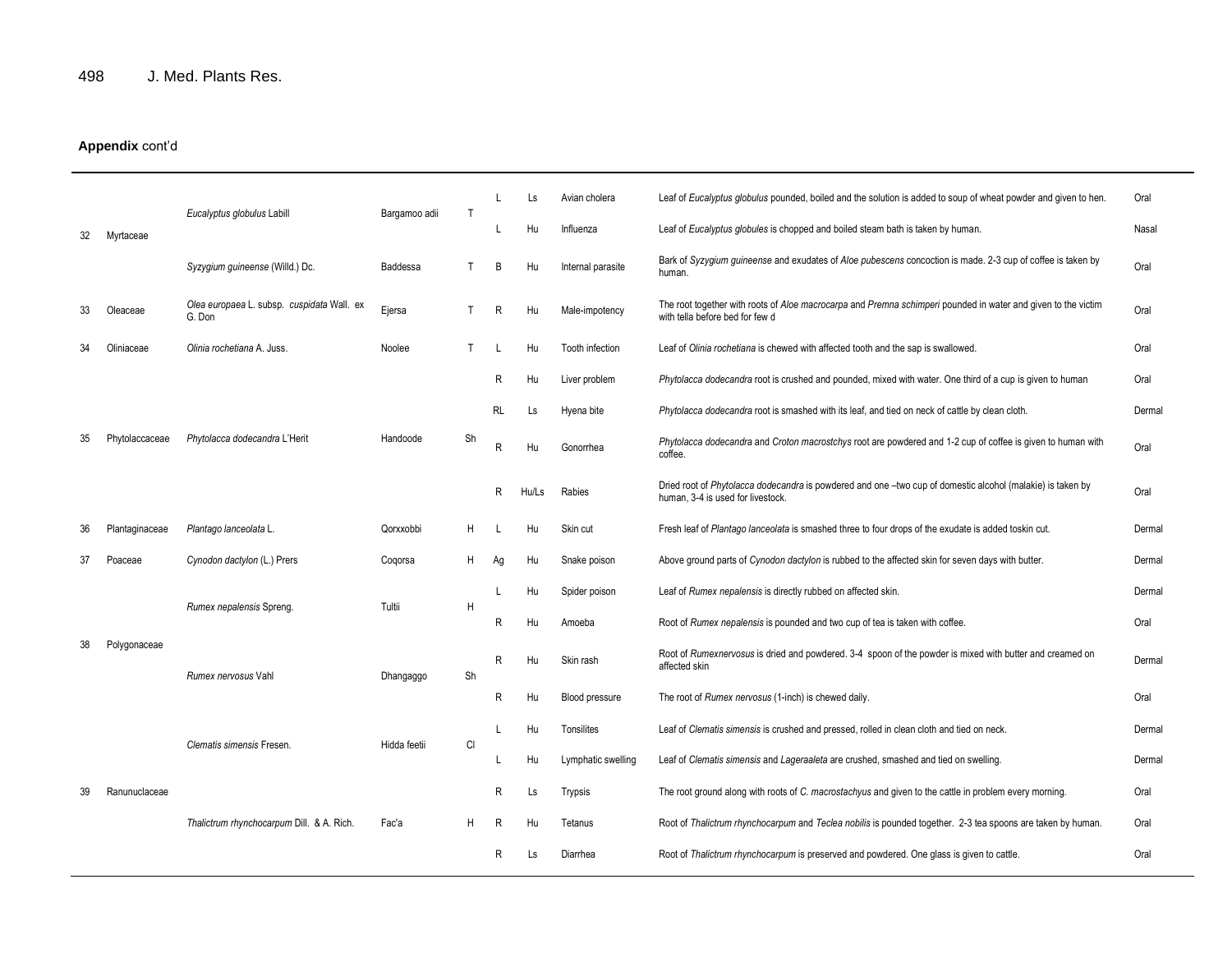|    |               | Caylusea abyssinica (Fresen.) Fisch. |             |              | R/L           | Hu       | Scabies                                  | The leaf/root infusion is used to wash the affected area and all the clothes that have been used by the patient.                                                                                  | Dermal             |
|----|---------------|--------------------------------------|-------------|--------------|---------------|----------|------------------------------------------|---------------------------------------------------------------------------------------------------------------------------------------------------------------------------------------------------|--------------------|
|    | Resedaceae    | & Mey.                               | Reenci      | H            | R             | Hu       | Impotency                                | Drinking the powdered root with water and /or using it for toothbrush daily.                                                                                                                      | Oral               |
| 41 | Rhamnaceae    | Rhamnus prinoides L'Herit.           |             |              |               | l s      | Bloody urine                             | The leaf ground along with leaf of Solanum anguivi and given to the cattle in problem.                                                                                                            | Oral               |
|    |               |                                      | Gesho       | Sh           | Se            | Hu       | Tinea versicolor                         | The seed pounded and applied to the affected area.                                                                                                                                                | Dermal             |
| 42 | Rosaceae      | Prunus africana (Hook.f.) Kalkm.     | Hoomii      | $\mathsf{T}$ | B<br><b>B</b> | Ls<br>Hu | Wound<br>Giardiasis                      | Bark of Prunus africana is powdered and added directly on wound of donkey, mule and horse.<br>The bark (half-length of small finger) is chewed and swallowed; alcoholic drink is banned.          | Dermal<br>Oral     |
|    |               | Rubus apetalus Poir.                 | Gorra       | Sh           | Se            | Hu       | Pain                                     | The seed (dried) is swallowed once a day for 3 -5 days.                                                                                                                                           | Oral               |
|    |               | Citrus limon (L.) Burm.f.            | Loomii      | Sh           | Fu<br>Fu      | Hu<br>Hu | Stomach ache<br>Nasal bleeding           | Fruit of Citrus limon and bulb of Allium sativum are pounded together and mixed with honey and eaten with wheat bread.<br>Liquid sap of Citrus limon is added to nose or the sap is taken orally. | Oral<br>Nasal/Oral |
|    |               | Clausena anisata (Willd.) Benth.     | Ulumaayii   | Sh           |               | Hu       | Skin rash                                | Leaf of Clausena anisata, Solaneciogigas and Justicia schimperiana are pounded together, and creamed on skin.                                                                                     | Dermal             |
|    | Rutaceae      | Ruta chalepensis L.                  | Cillaattama | H            |               | Hu       | Stomach ache                             | Leaf of Ruta chalepensis and leaf of Vernonia amygdalinaare smashed together and one cup of domestic alcohol is taken by<br>human.                                                                | Oral               |
| 43 |               |                                      |             |              | BL            | Ls       | Cocsidiosis                              | Bark and leaf of Ruta chalepensis and root of Justica schimperiana are pounded together and given to hen with injera                                                                              | Oral               |
|    |               |                                      |             |              |               | Hu       | Cough                                    | Leaf of Ruta chalepensisis pounded with Cussonia ostiniichiov of and eaten with injera.                                                                                                           | Oral               |
|    |               |                                      |             |              |               | Hu       | Infulenza                                | Leaf of Rutachalepensisis pounded withbulb of Allium sativum mixed with soup and used as a drink.                                                                                                 | Oral               |
|    |               | Teclea nobilis Del.                  | Hadheesa    |              | R             | Ls       | Wound                                    | Root of Teclea nobilis is pounded mixed with cold water and 3 glasses given to donkey.                                                                                                            | Dermal             |
|    | Salicaceae    | Salix subserrata Willd.              | Alaltu      |              | SL            | Ls       | Joint dislocation,<br>physical worsening | The leaf ground along with immature stem, mixed with bread and given to the cattle in problem.                                                                                                    | Oral               |
| 45 | Sapindaceae   | Dodonaea angustifolia L.f            | Ittacha     | Sh           |               | Ls       | Wound                                    | Dried leaves of Dodonaea angustifolia are powdered and sprayed on the wound of pack animals.                                                                                                      | Dermal             |
|    | Simaroubaceae | Brucea antidysenterica Fresen.       | Qomonyo     | Sh           |               | Ls       | <b>External parasites</b>                | Leaf of Brucea antidysenterica is pounded and mixed with water in dish. The mixture is used to wash skin of cattle, donkey,<br>mule and horse for 3-5 days.                                       | Dermal             |
|    | Solanaceae    | Datura stramonium L.                 | Manjii      | H            | Fu            | Hu       | Scabies                                  | Powdered fruit of Datura stramonium 2-3 spoon of the powder is mixed with butter and creamed.                                                                                                     | Dermal             |
| 47 |               |                                      |             |              | Fu            | Hu       | Dandruff                                 | Fruit of Datura stramonium is dried and powdered, mixed with water and used to wash head skin.                                                                                                    | Dermal             |
|    |               |                                      |             |              | Fu            | Hu       | Malaria                                  | Powdered fruit of Datura stramonium is mixed with honey and three to four spoons are eaten with pounded Allium sativum.                                                                           | Oral               |
|    |               |                                      |             |              |               | Hu       | Head ache                                | Roots of Datura stramonium is pounded with leaf of Ocimum gratissimum sniffed nasally.                                                                                                            | Nasal              |
|    |               | Nicandra physaloides (L.) Gaertn.    | Hawwixii    | н            | LR            | Hu       | Liver problem                            | Leaf and root Nicandra physaloide are pounded together and mixed with cold water. 2-4 cup of tella is used as a drink.                                                                            | Oral               |